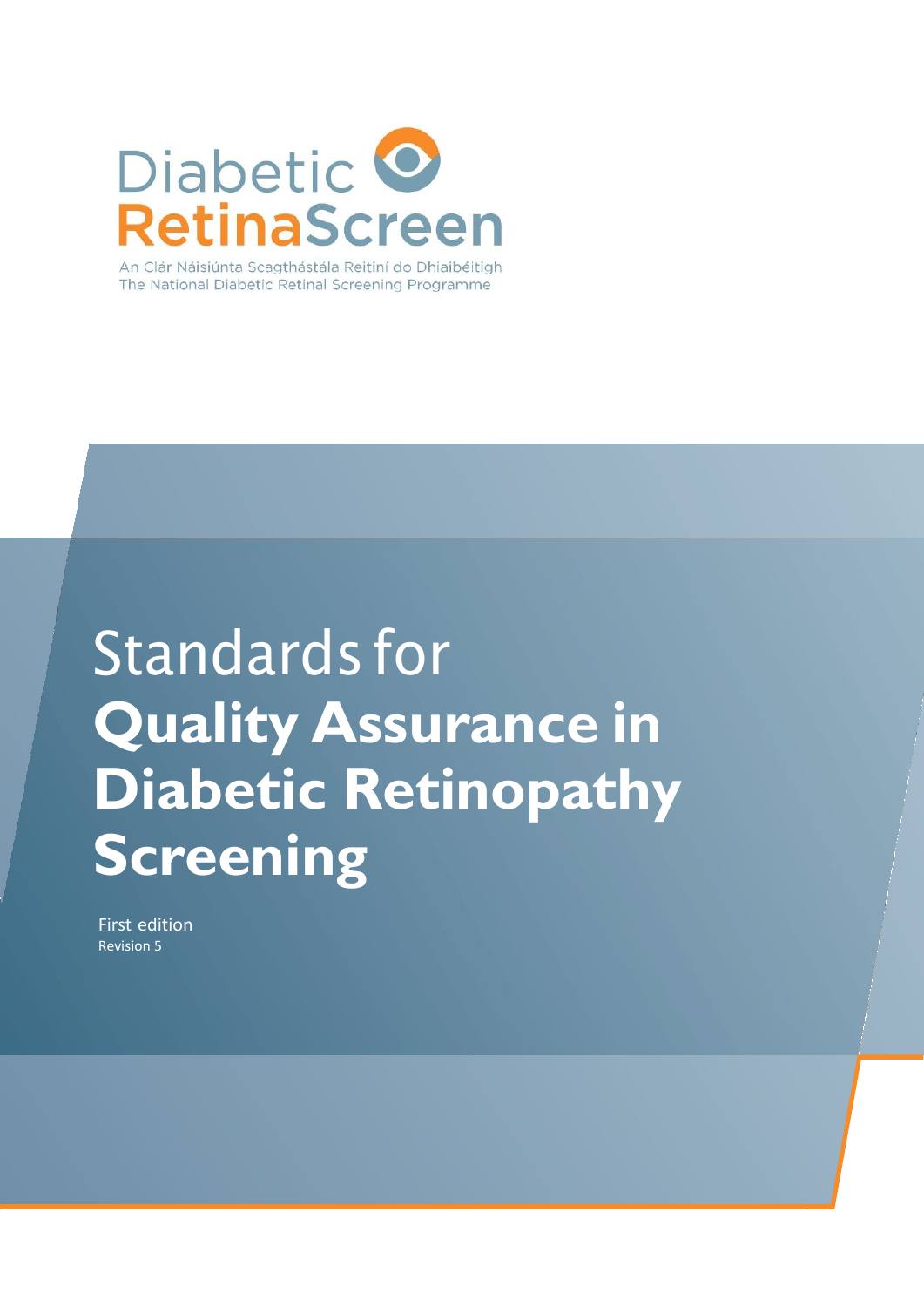Standards for Quality Assurance in Diabetic Retinopathy Screening First Edition Revision 5.0 Published 2019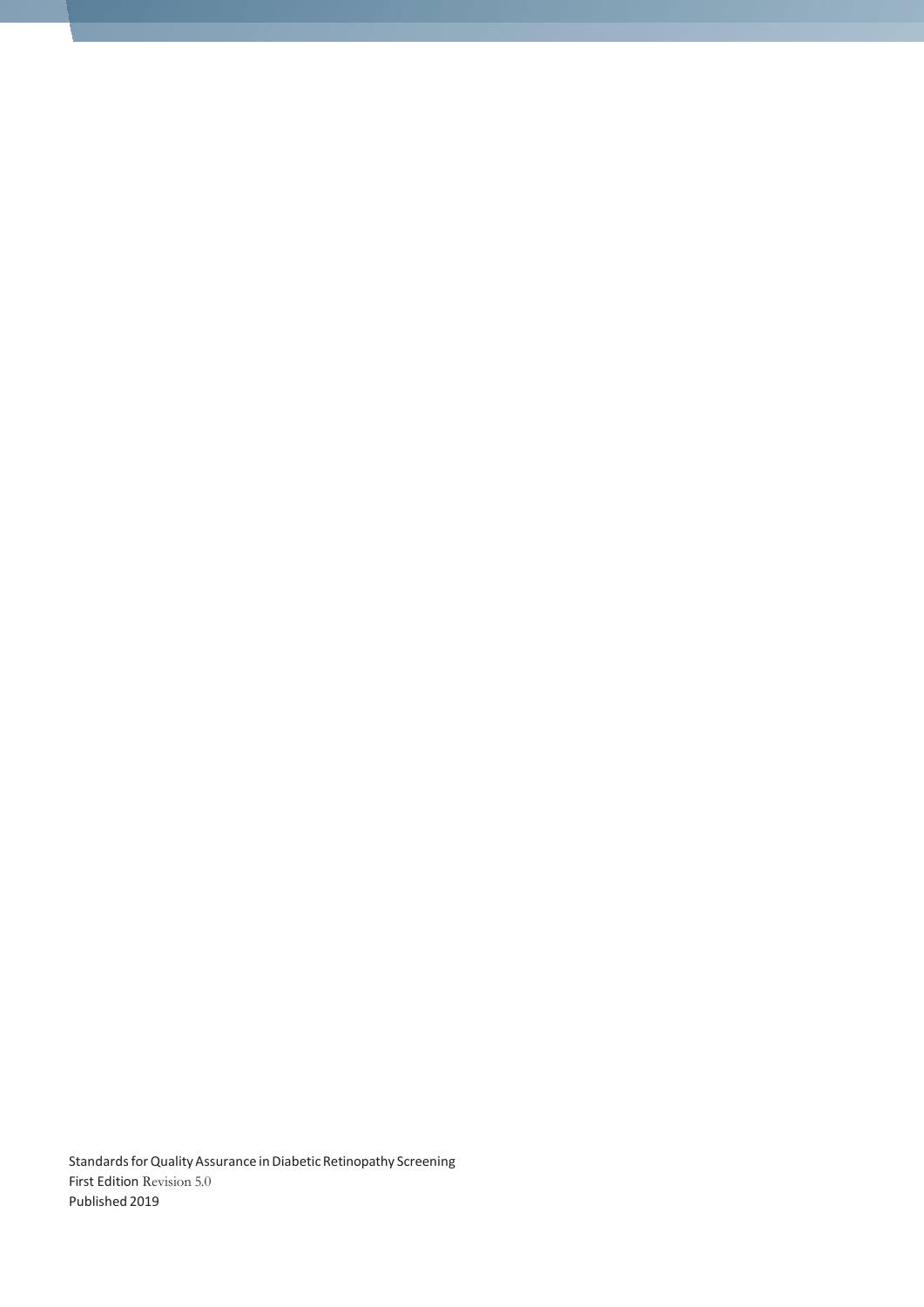## **Contents**

| Foreword                                                              | 2  |
|-----------------------------------------------------------------------|----|
| Preface                                                               | 3  |
| Members, authors and contributors                                     |    |
| Introduction<br>$1_{\cdot}$                                           | 6  |
| Background to diabetic retinopathy screening in Ireland<br>2.         | 8  |
| Principles of the National Diabetic Retinal Screening Programme<br>3. | 9  |
| Standards development and monitoring<br>4.                            | 11 |
| Quality assurance objectives and standards<br>5.                      | 12 |
| References<br>6.                                                      | 25 |
| Definitions<br>7.                                                     | 26 |
| Appendix 1 Non-diabetic retinopathy eye disease                       | 27 |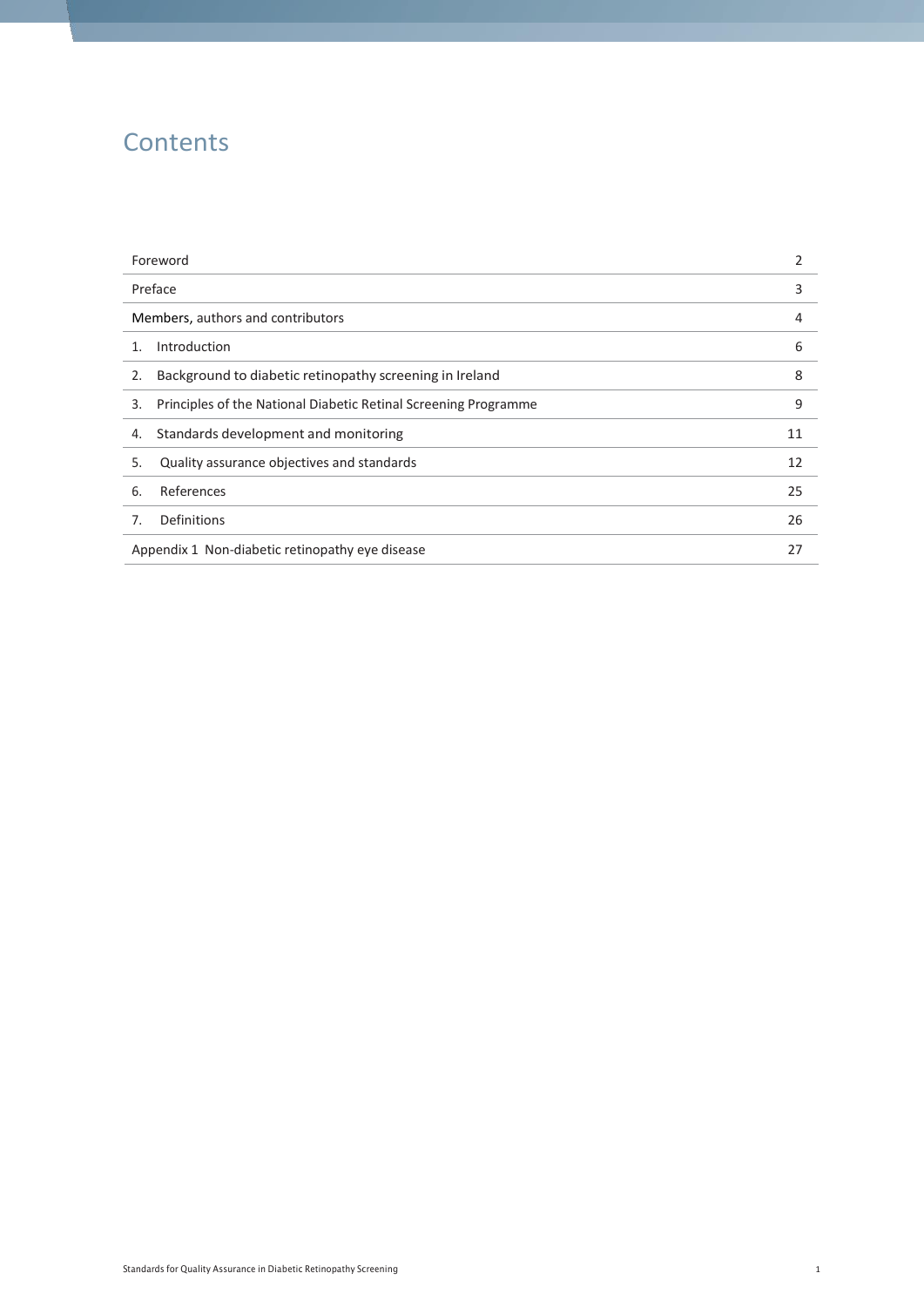## <span id="page-3-0"></span>Foreword

Diabetes is a serious life-long disorder. As with other chronic disorders it cannot be cured, only controlled. Control of the complications of diabetes is essential t o the quality of life of those affected.The health service in Ireland spends large amounts of funding on diabetes care, particularly on treating complications. Better management and control of diabetes, together with early detection and treatment will reduce complications, benefitting both the individual and health services.

Retinopathy is one of the most common serious complications of diabetes. This sight-threatening condition is preventable by early detection, through population screening and treatment.

The National Screening Service (NSS) is responsible for the development and implementation of Diabetic RetinaScreen – The National Diabetic Retinal Screening Programme.The NSS is part of the Health Service Executive National Cancer Control Programme (NCCP) and has gained significant expertise over many years in planning, implementing and managing effective population-based call, re-call screening programmes in Ireland.The NSS governs BreastCheck – The National Breast Screening Programme, CervicalCheck – The National Cervical Screening Programme and the recently introduced BowelScreen – The National Bowel Screening Programme.

Diabetic retinopathy is the leading cause of new cases of preventable blindness in the working age population (20-75) in developed nations $1-3$ . No screening test is 100 percent accurate.Therefore, to achieve maximum public health benefit from a population-based diabetic retinopathy screening programme, every aspect of the service must be fully quality assured. It is incumbent upon the NSS to ensure that the quality assurance standards are met, and where possible, exceeded. It is these standards that will allow each person who participates in the programme to have undoubted confidence in its ability to deliver.This confidence in the programme will allow it to reach its ultimate goal of reducing the incidence of preventable blindness among the screened population.

I would like to thank all those involved for committing both their time and expertise in developing a set of standards that will ensure a screening service that operates in line with the highest achievable standards.

Ms Majella Byrne Headof Screening Service NationalScreening Service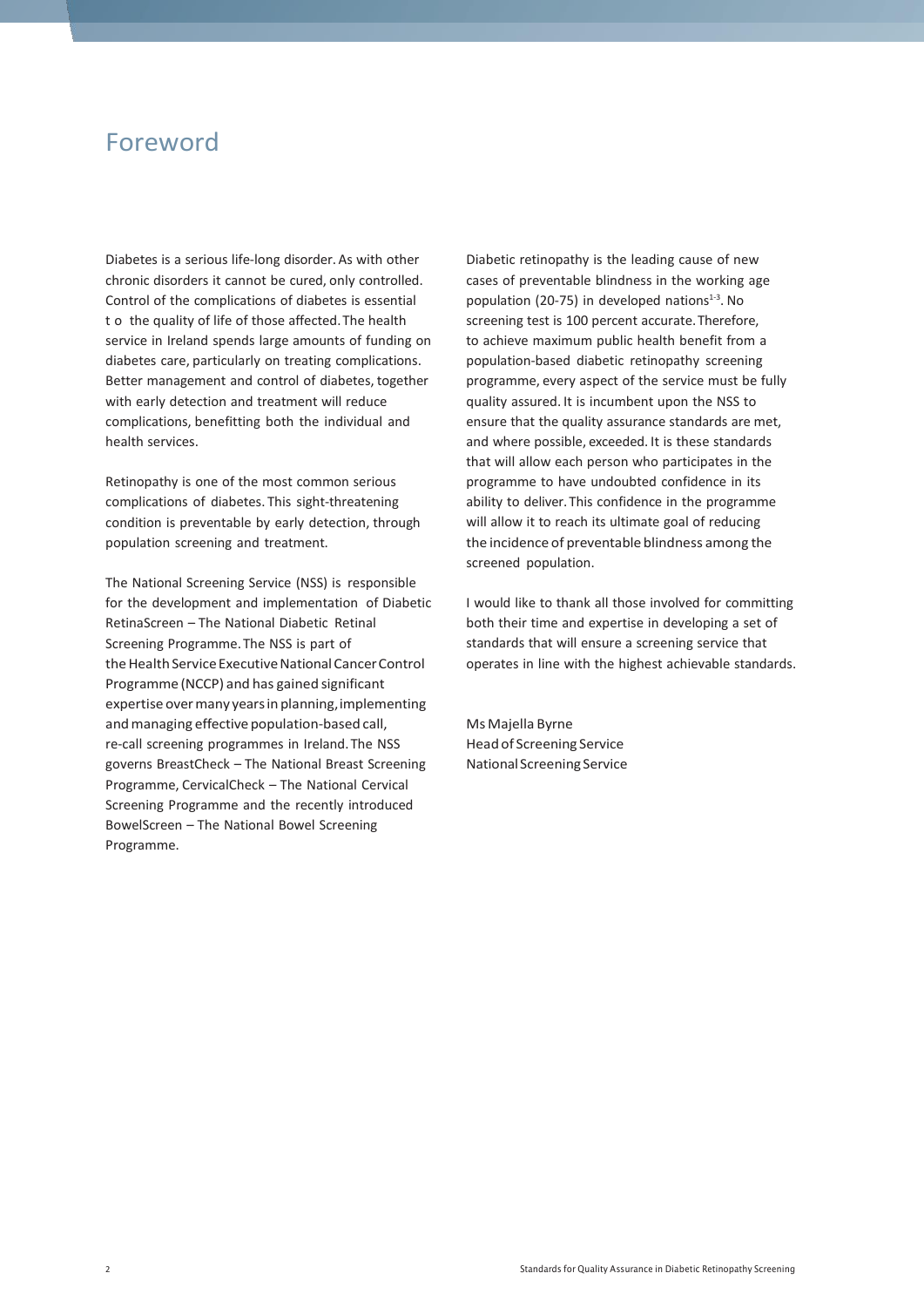### <span id="page-4-0"></span>Preface

The primary goal of Diabetic RetinaScreen – The National Diabetic Retinal Screening Programme is to reduce the risk of sight loss among people with diabetes by the early detection and treatment of sight-threatening retinopathy.

Eye screening can detect diabetic retinopathy at an early stage when it is easier to treat and treatment is more successful.The experience of other international diabetic retinopathy screening programmes has shown that of the population screened and treated, six per cent are prevented from going blind within a year of treatment and 34 per cent within 10 years of treatment<sup>6</sup>.

The eligible population that will be invited for screening are aged 12 and older, diagnosed with diabetes and excluding those who do not have perception of light in both eyes.

There are a number of steps that make up the complex process that is diabetic retinopathy screening. Each aspect of the screening process must be fully quality assured. Quality assurance is processdriven, and specific steps help define and achieve screening goals.

To ensure continual adherence to quality assurance across every aspect of the National Diabetic Retinal Screening programme, a set of written and auditable quality assurance (QA) standards needed to be developed.The performance of the programme will be monitored and measured against these standards.

The National Screening Service (NSS) Quality Assurance Committee for Diabetic Retinopathy Screening was established in December 2011 to develop quality assurance standards, based on the NHS Scotland (National Diabetes Retinopathy Screening), NHS England standards and the HSE Framework Document for a population-based diabetic retinopathy screening programme in Ireland. The standards were also developed to take into consideration the existing screening programmesin Ireland and recognised international best practice.

At the time of publishing, the NSS was not responsible for the treatment aspect of the programme.Governanceoftreatmenthassince come under the remit of the NSS and accordingly, standards for treatment are being developed with the relevant Diabetic RetinaScreen Clinical Advisory Group.

This first edition of Standards for Quality Assurance in Diabetic Retinopathy Screening represents best practice. Rigorous adherence to best practice will ensure that the screening programme has a significant impact on reducing the incidence of blindness in those with diabetes in Ireland.

Mr Simon Kelly Chairperson of the NSS Quality Assurance Committee for Diabetic Retinopathy Screening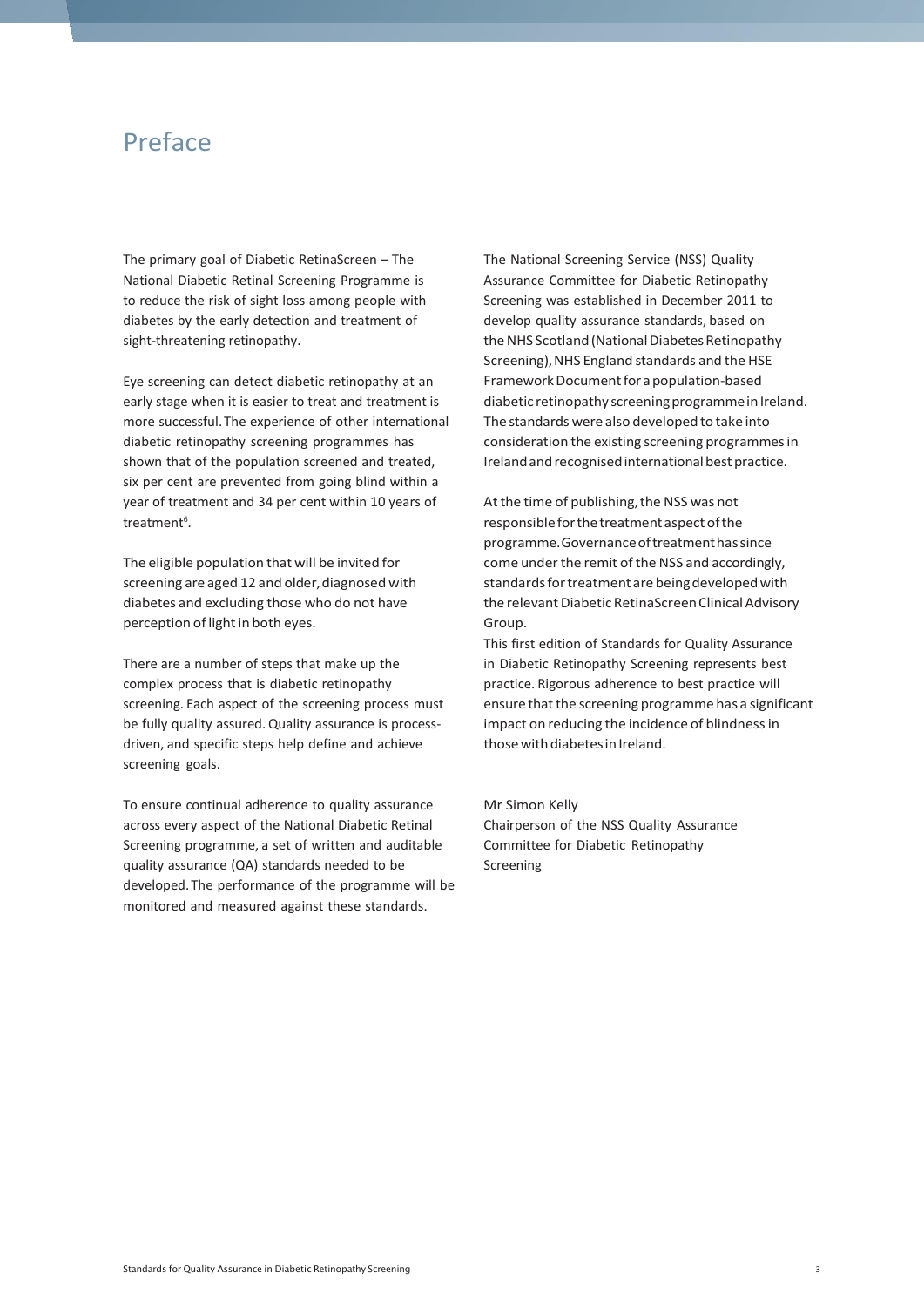## <span id="page-5-0"></span>Authors and contributors

#### National Screening Service Quality Assurance Committee for Diabetic Retinopathy Screening

Chairperson Mr Simon Kelly NationalScreening Service

#### Current Members

MrDavidKeegan ConsultantOphthalmicSurgeonMaterMisericordiaeHospital Irish College of Ophthalmologists Representative

Ms Colette Murphy Programme Manager, National Diabetic Retinal Screening Programme National Screening Service

Ms Helen Kavanagh Deputy Programme Manager, National Diabetic Retinal Screening Programme National Screening Service

Mr Donal Donnelly Treatment Coordinator, National Diabetic Retinal Screening Programme National Screening Service

Ms Chriosa O'Connor Optometrist Association of Optometrists Ireland Representative

Dr Diarmuid Quinlan General Practitioner Irish College of General Practitioners Representative

Dr Margaret Morgan Community Ophthalmologist

Mr Kieran O'Leary Chief Executive Officer, Diabetes Federation Ireland

Professor Sean Dinneen Consultant Endocrinologist, Galway University Hospitals Clinical Lead for National Diabetes Programme, HSE

Secretariat Ms Ciara Scott Administrator NationalScreening Service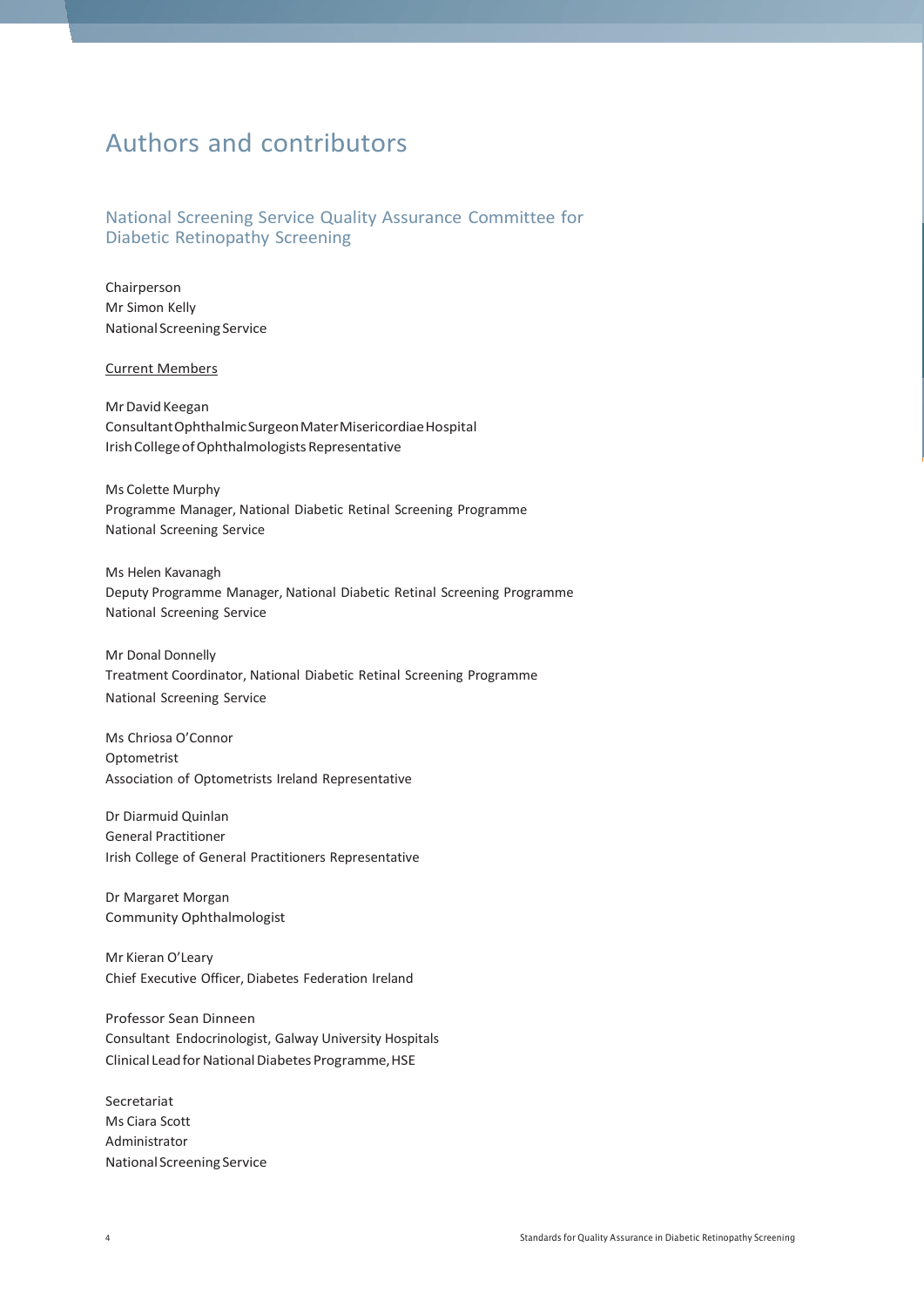#### Previous Members

Mr Patrick Cafferty Programme Manager, National Diabetic Retinal Screening Programme Planning & Risk Manager, National Screening Service

Ms Sue Doherty B.Sc FAOI Optometrist Association of Optometrists Ireland Representative

Ms Mairead Duane Quality Assurance Co-ordinator National Screening Service

Dr Velma Harkins General Practitioner Irish College of General Practitioners Representative

Ms Leahna Kelly Programme Co-ordinator NationalScreening Service

Dr Diarmuid Smith Consultant Endocrinologist, Beaumont Hospital Clinical Lead for National Diabetes Programme, HSE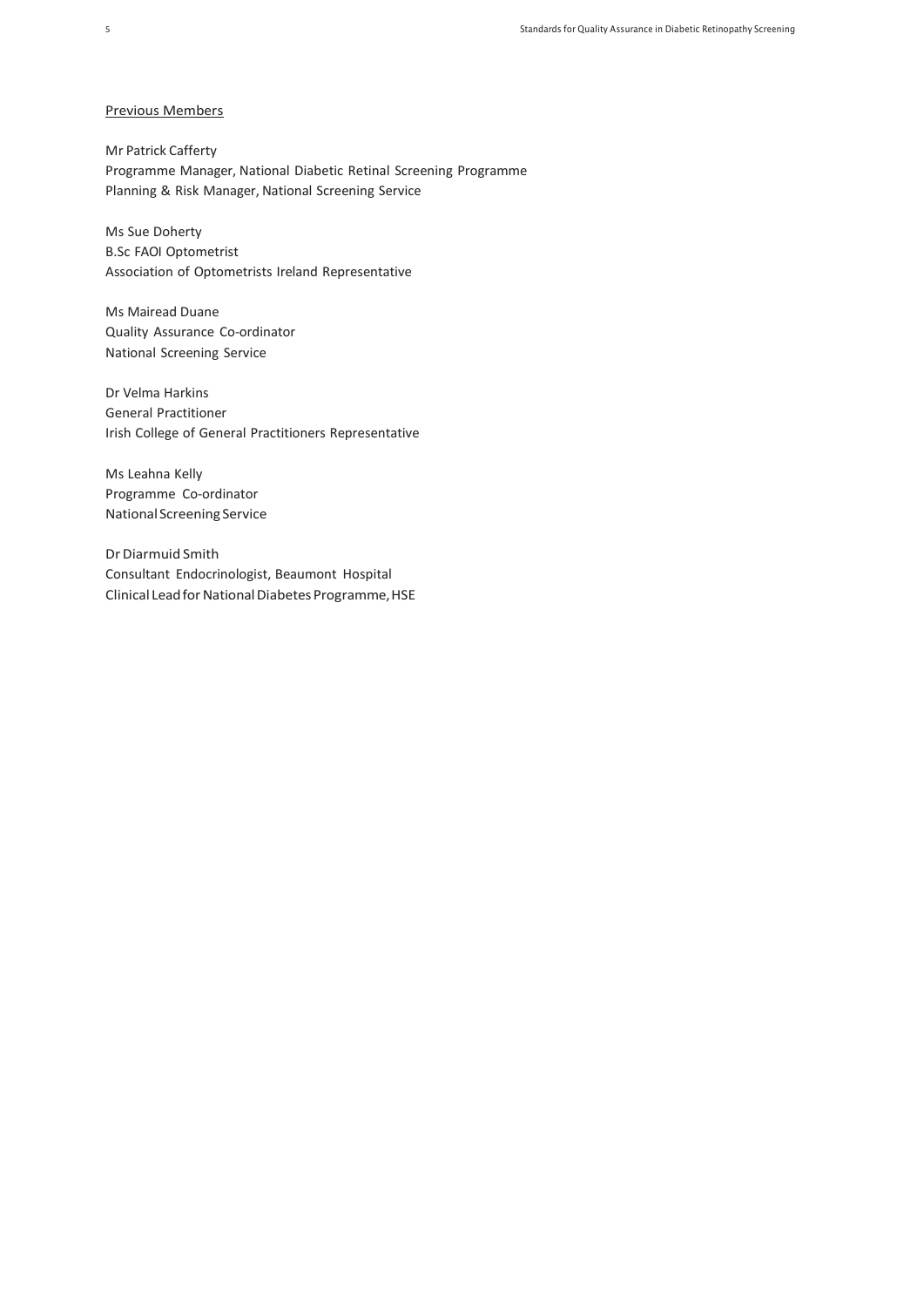## Introduction

Diabetes mellitus (DM) is associated with the development of a number of complications. One of these is the development of diabetic retinopathy, potentially resulting in blindness. Diabetic retinopathy is the leading cause of new cases of preventable blindness in the working age population (20-75) in developed nations<sup>1-3.</sup>

#### Diabetes mellitus

Diabetes mellitus, or simply diabetes, is a group of metabolic diseasesin which a person has high blood sugar,either because the body does not produce enough insulin, or because cells do not respond to the insulin that is produced. This high blood sugar produces the classical symptoms of polyuria (frequent urination), polydipsia (increased thirst) and polyphagia (increased hunger).

There are three main types of DM.Type 1 DM results from the body's failure to produce insulin, and presently requires the person to inject insulin or wear an insulin pump.This form was previously referred to as 'insulin-dependent diabetes mellitus' (IDDM) or 'juvenile diabetes'.Type 2 DM results from insulin resistance, a condition in which cells fail to use insulin properly, sometimes combined with an absolute insulin deficiency.This form was previously referred to asnoninsulin-dependentdiabetesmellitus(NIDDM) or'adult-onsetdiabetes'.Thethirdmainform, gestational diabetes, occurs when pregnant women without a previous diagnosis of diabetes develop a high blood glucose level.It may precede development ofType2DM.

#### Diabetic retinopathy

Diabetic retinopathy is a microvascular complication associated with diabetes.

Over time, diabetes affects the circulatory system of the retina.The earliest phase of the disease is known as'background diabetic retinopathy'. In this phase, the arteries in the retina become weakened and leak, forming small, dot-like hemorrhages. These leaking vessels often lead to swelling or edema in the retina and decreased vision.

The next stage is known as'proliferative diabetic retinopathy'. In this stage, circulation problems cause areas of the retina to become oxygen-deprived or ischemic. New, fragile vessels develop as the circulatory system attempts to maintain adequate oxygen levels within the retina.This is called neovascularization. Unfortunately, these delicate vessels hemorrhage easily. Blood may leak into the retina and vitreous, causing spots or floaters, along with decreased vision.

6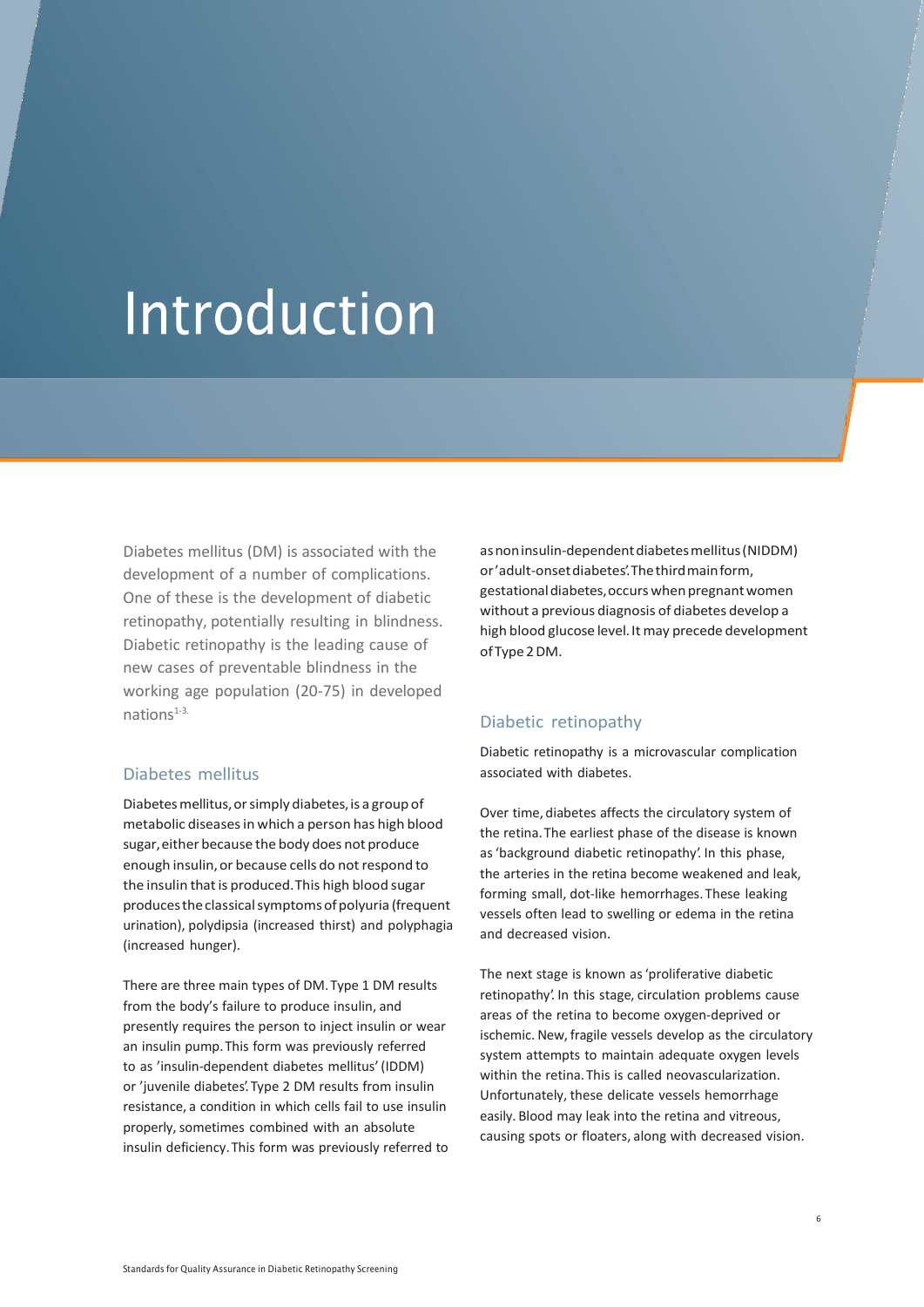In the later phases of the disease, continued abnormal vessel growth and scar tissue may cause serious problems such as retinal detachment and glaucoma.

The duration of diabetes is a major risk factor for the development of retinopathy. Research has shown that retinopathy develops within five years of diagnosis in 25 per cent of people with Type 1 diabetes, 40 per cent of people with Type 2 diabetes taking insulin and 24 per cent of people with Type 2 diabetes who are not taking insulin<sup>4</sup>.

Timely and appropriate care for people with diabetes can significantly reduce visual loss over time, improve patients' quality of life, and reduce the financial burden associated with the complications of visual impairment. Screening, followed by treatment of sight-threatening retinopathy, has been shown to be effective.

#### Diabetic retinopathy screening

Retinopathy is a treatable condition with optimal medical management as a first line defense, where early detection through retinopathy screening facilitates timely treatment in the event of diabetic eye disease developing.The potential benefits of screening include<sup>5</sup>:

- Early detection and treatment of sight threatening diabetic retinopathy.
- Enhanced length and/or quality of life which might result from a delay in onset of the disease or in the severity of retinopathy.
- Saving of healthcare resources as a result of reduced levels of care required for diabetes complications (reduced hospital admissions, cost acquired from blindness etc.).

The experience of other international diabetic retinopathy screening programmes has shown that of the population screened and treated, six per cent are prevented from going blind within a year of treatment and 34 per cent within 10 years of treatment $6$ . In addition, the costs of preventing blindness through screening for retinopathy are much lower than those for treatment of advanced lesions.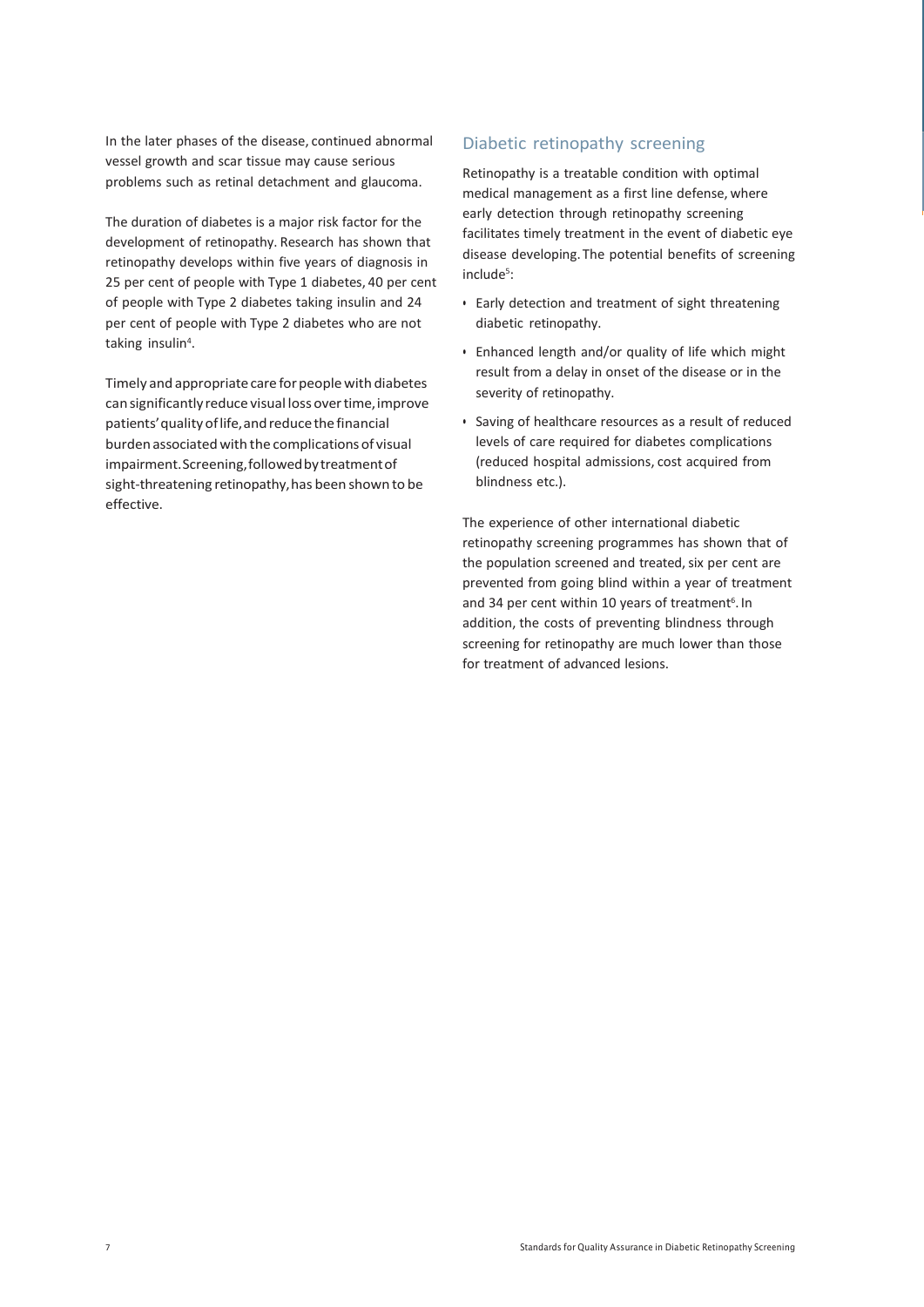## **Background to diabetic** retinopathy screening in Ireland

Retinopathy screening for patients with diabetesis aninternationallyaccepted standard of diabetes care, and the development of population-based screening programmeshas been prioritised by national and international policy-makers.

In 2006 the Department of Health and Children made a number of policy guidance recommendations on the model of care and services for people with diabetes. They recommended a structured diabetic retinopathy screening programme as a priority.

In Ireland, early detection through a structured national diabetic retinal screening (DRS) programme was identified as a priority by the Expert Advisory Group for Diabetes in 2008<sup>7</sup> . This priority was subsequently adopted by the HSE National Diabetes Programme, and the national screening programme was scheduled for introduction in 2011.

In 2011 the HSE National Diabetes Programme tasked the National Screening Service (NSS) with the development and implementation of the National Diabetic Retinal Screening Programme.

The NSS, which is part of the Health Service Executive National Cancer Control Programme (NCCP), has gained significant expertise in implementing and managing successful population based call,recall screening programmes in Ireland.The NSS governs BreastCheck – The National Breast Screening Programme, CervicalCheck – The National Cervical Screening Programme and BowelScreen, the recently introduced National Bowel Screening Programme.

Diabetic RetinaScreen – The National Diabetic Retinal Screening Programme commenced in the first quarter of 2013.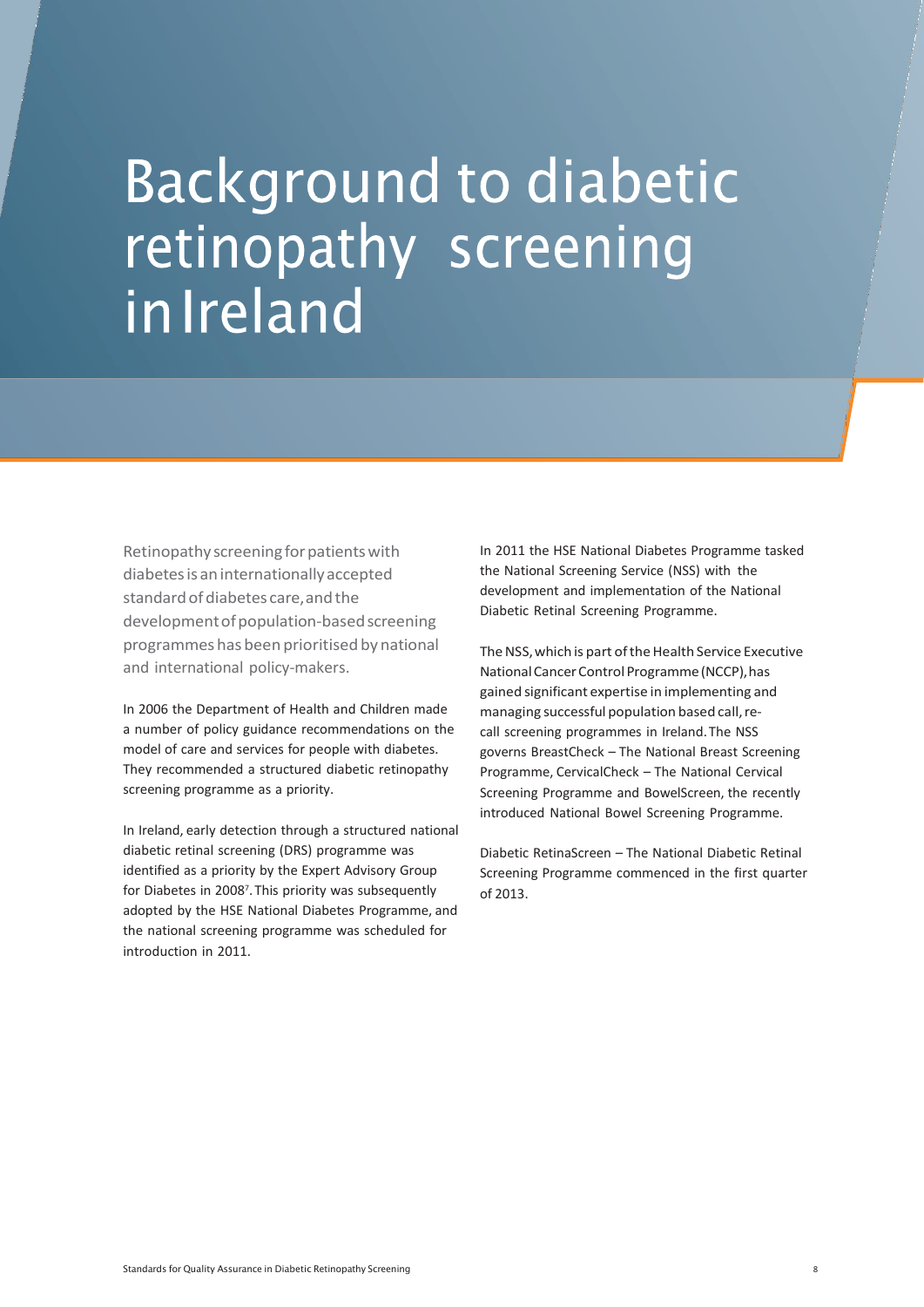## Principles of the National Diabetic Retinal Screening Programme

The National Diabetic Retinal Screening Programme will set standards, monitor the programme and carry out quality assurance audits.

The following are the principles of the National Diabetic Retinal Screening Programme, which is a population-based, call, re-call programme with an annual screening interval:

- Eligible patients will include all those with diagnosed diabetes, aged 12 and over and who are not excluded\*.
- The screening service will be accessible to all eligible patients.
- Screening will be carried out using digital retinal photography.
- A register of eligible people with diagnosed diabetes will be established and maintained by the programme office.
- Designated and approved grading centres will grade theimages.
- There will be timely referral, assessment and treatment of abnormalities discovered.
- There will be timely feedback to the screening programme of the result of screening events and ofreferrals.
- There will be a robust system of clinical governance and quality assurance.
- All aspects of the diabetic retinopathy screening programme will be quality assured to ensure a positive screening pathway and experience for the client.
- \* The only exclusion category will be those who'have no perception of light in both eyes' (NPL).

#### Eligible population

Screening will be offered to people with diagnosed diabetes, aged 12 and over, registered with the programme. All international evidence and research shows that there is no advantage to screening for retinopathy before the age of 12.This is due to the link between retinopathy and puberty.

#### **Cohort**

The eligible population is an estimated 190,000+ people and continues to expand. This is based upon 5.6 per cent of the adult population (from the age of 20+) and one per cent of the child population (aged 12-19) diagnosedwithdiabetes.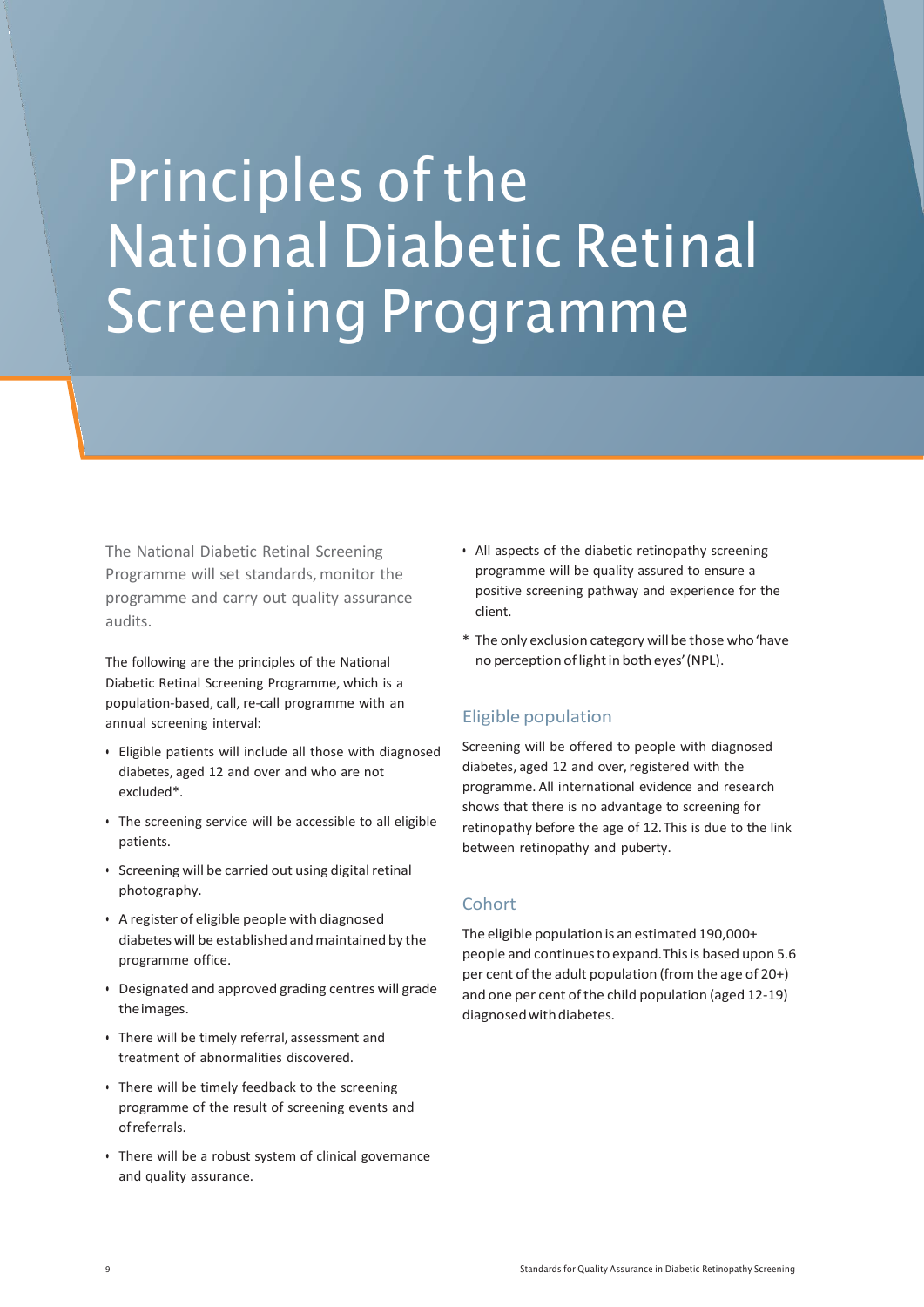#### Programme overview

The National Diabetic Retinal Screening Programme has an initial register of people diagnosed with diabetes.The register is compiled from information received from national health schemes including the Medical Card Scheme, Drugs Payment Scheme and Long Term Illness Scheme. General practitioners (GPs) will also have the opportunity to register those diagnosedwith diabetes.Thisregisterwill be used to invite people to participate in the programme.

Each person on the register will be sent an invitation letter inviting them to consent to participation in the programme.Oncethe programmehasreceived verbal consentin addition to nominatedGP details,an appointment will be scheduled by the programme.A parent or guardian must provide consent on behalf of those aged under 16.

Screening will take place at a number of locations at either a fixed or mobile unit.

Screening will be carried out using digital photography. In certain cases,where digital photography is not possible, a slit lamp examination may be offered.

Results will be sent by post within three weeks of having the screening test. The nominated GP will also receive a copy of the result and any associated management recommendation.

Management recommendations:

- A. Return to annual routine screening.
- B. Referral to a designated ophthalmology clinic for further assessment.This service is free of charge.
- C. Additionalscreening using slitlamp technology,or further digital photography.

The programme will establish and manage a pathway for each of the above.

It is envisaged that approximately 25 per cent of individuals screened will require further assessment at an ophthalmology clinic. Eighteen per cent of referrals will be due to the detection of diabetic retinopathy and seven per cent of referrals will be as a result of non-diabeticeyedisease.

Other eye changes detected, that are not due to diabetes (e.g. glaucoma or cataract) will be reported. In such cases, a referral will be made by the programme to an ophthalmology clinic.

The ophthalmology clinic will provide any necessary treatment and follow-up. This service is free of charge. TheGP will be sent a copy of all correspondence relatingtoattendance,diagnosis,treatmentand discharge.

Standards for Quality Assurance in Diabetic Retinopathy Screening 10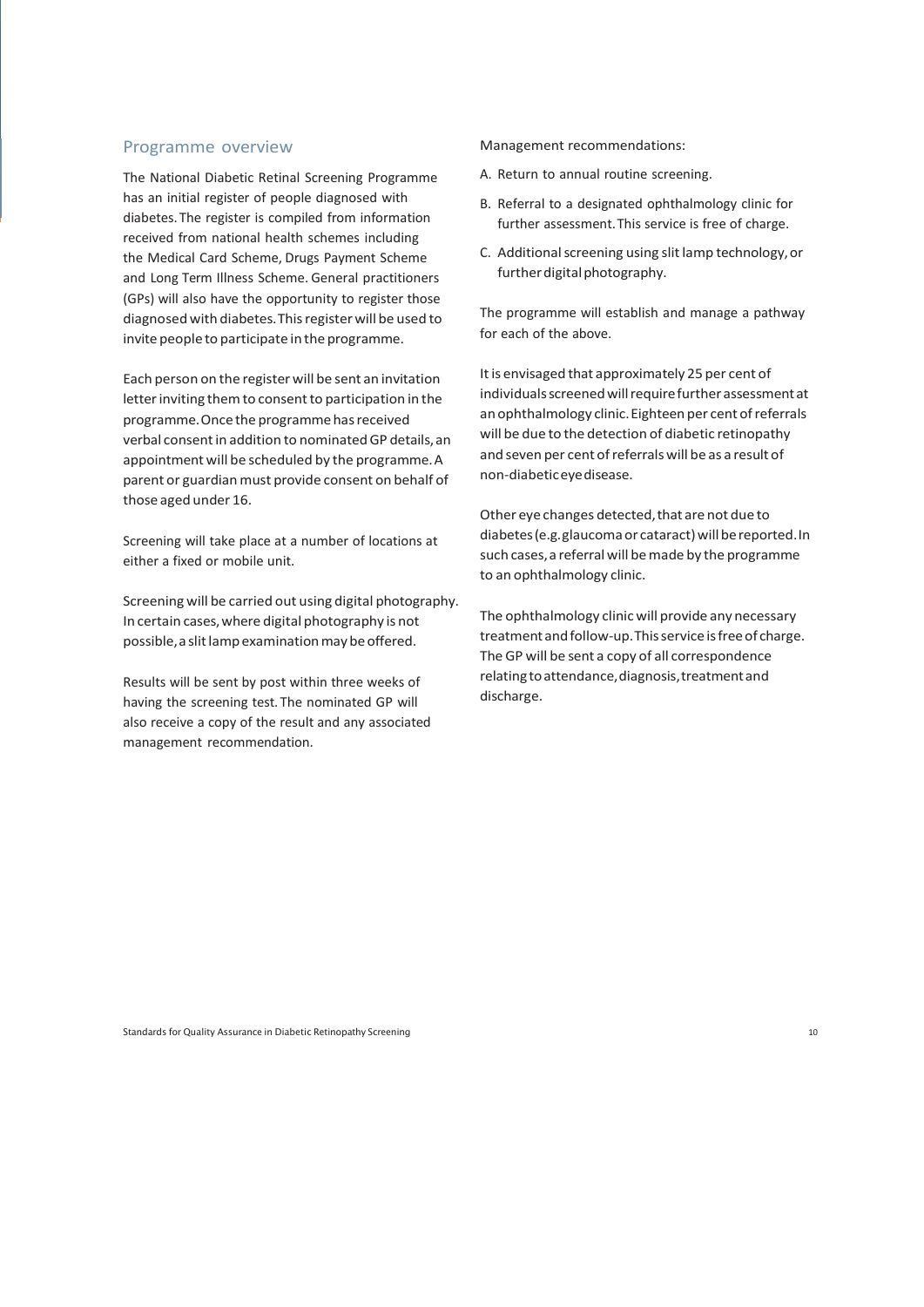## Standards development and monitoring

Quality assurance (QA) standards are a vital component of a quality management system. In order to ensure the safety and effectiveness of a national screening programme, QA standards should be clearly linked to programme objectives and must be measurable, evidencebased and provide comparable information over time.

Each quality standard has a description (or criteria) and target associated with it. Standards must be measurable (quantitative) and the criteria chosen should be valid, reliable and feasible.

The QA standards are:

- Focused on clinical issues and non-clinicalfactors thatimpact on the quality of care provided throughout the screening process
- Writteninsimple language
- Based on evidence and best practice
- Take account of other relevant recognised standards and clinical guidelines
- Clear and measurable
- Reviewed and revised at appropriate intervals
- Arewritten in terms of business dayswhich are defined as Monday to Saturday inclusive i.e. 6 business days per week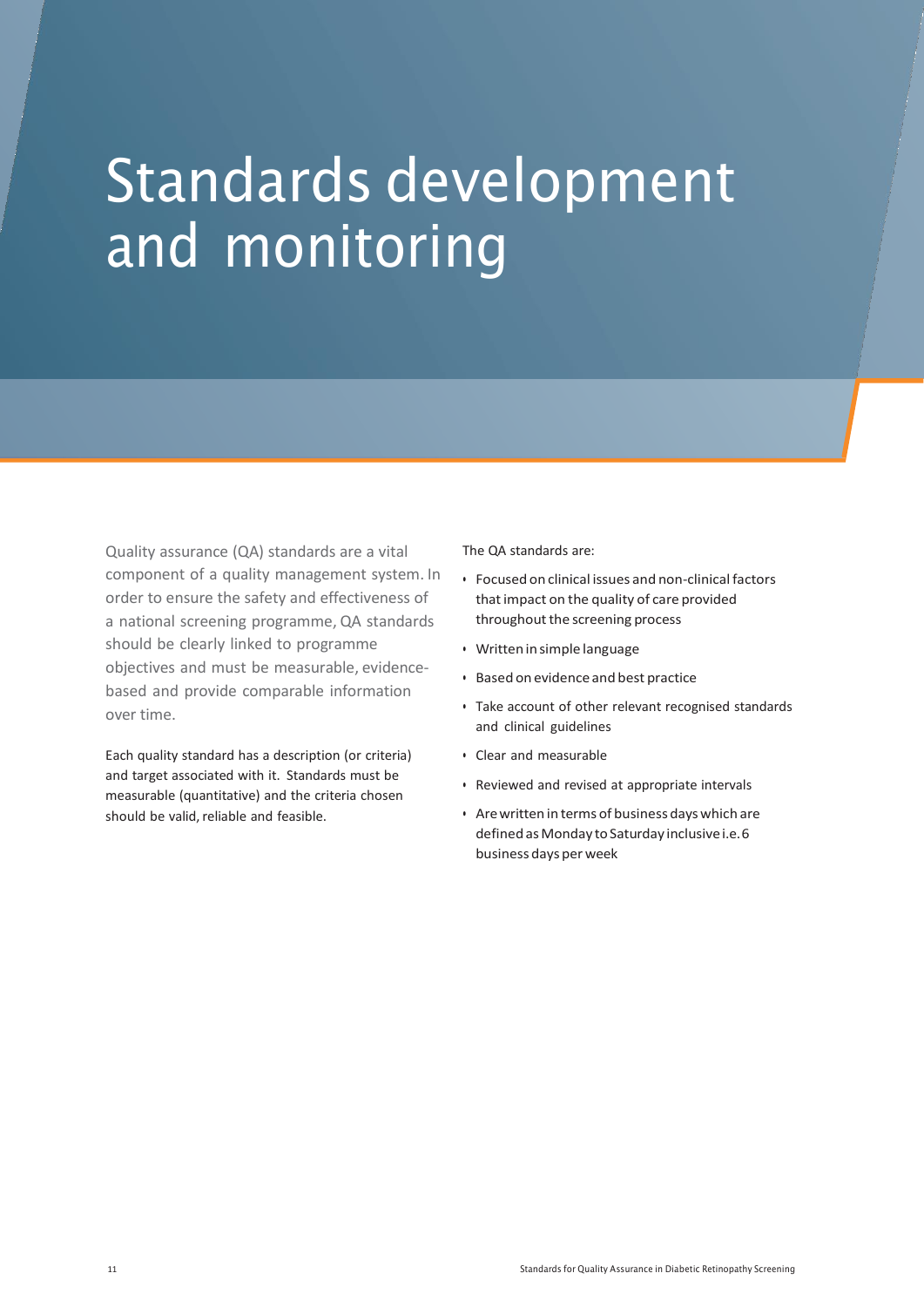## Quality assurance objectivesandstandards

#### Objective 1:

Identification of cohort: To ensure the register of eligible population is complete

| Standard | Criteria                                                                                                                                                                                                                                                                            | <b>Minimum</b>     | Achievable                         |
|----------|-------------------------------------------------------------------------------------------------------------------------------------------------------------------------------------------------------------------------------------------------------------------------------------|--------------------|------------------------------------|
| 1        | Single collated list (register) of all people with diabetes<br>and systematic call, re-call from a single management system.                                                                                                                                                        | To be present      | To be present                      |
| 2        | Acquire and maintain demographic details for eligible<br>persons aged $\geq 12$ years who have been diagnosed<br>with diabetes.                                                                                                                                                     | Annual             | Annual                             |
| 3        | Proportion of GPs participating in the National Diabetic Retinal<br>Screening Programme.                                                                                                                                                                                            | $\geq$ 95%         | 100%                               |
| 4        | Each person listed on the register should have a unique<br>identifier number.                                                                                                                                                                                                       | 100%               | 100%                               |
| 5        | There must be processes in place to identify clients with more<br>than one record on the diabetic screening register and to<br>merge the records into a single record.                                                                                                              | Min: $< 5\%$       | < 1% of records<br>at any one time |
| 6        | Regular register cleansing using national standard operating<br>procedure (SOP).                                                                                                                                                                                                    | 6 monthly          | Monthly                            |
| 7        | Regular back-ups and secure storage of the personal health<br>information and related data held on the register.                                                                                                                                                                    | Nightly<br>back-up | Nightly<br>back-up                 |
| 8        | All personal health information transferred between the<br>Diabetic Retinopathy Screening Programme register and third<br>party service providers must use Virtual Private Networks (VPNs)<br>or secure email systems and must be encrypted to an accepted<br>standard or protocol. | To be present      | To be present                      |
|          |                                                                                                                                                                                                                                                                                     |                    |                                    |

KPI -1(2) Numerator = total number of eligible people on register at final day of reporting period. Denominator = number of eligible people (as defined by CSO multiplied by rate of diabetes) atfinal day of reporting period.

KPI -1(3) Numerator = number of GPs participating in the DR National Programme atfinal day of reporting period. Denominator = number ofGPsregistered in the country (Irish Medical Council) atfinal day ofreporting period.

KPI -1(5) Numerator (%) Numerator = number of new eligible clientsmerged (duplicate) within the reporting period. Denominator Denominator = total number of new eligible clientsidentified within the reporting period.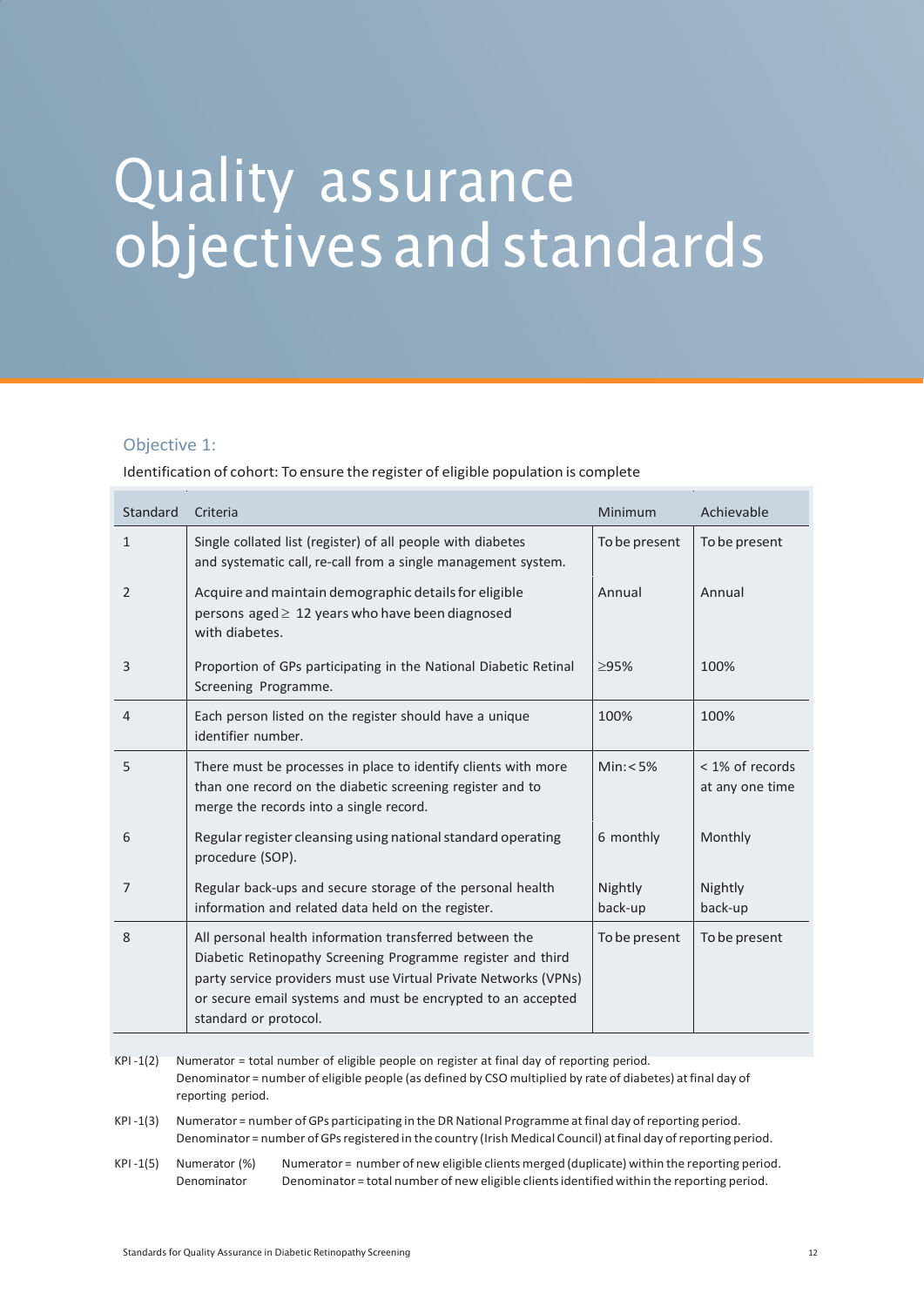#### Objective 2:

Call/re-call process: To invite all eligible persons(where the programme has been informed ofthem having diabetes) to participate in the programme and attend for the diabetic retinopathy screening test

| Standard | Criteria                                                                                                                                                                                                                                                      | Minimum | Achievable |
|----------|---------------------------------------------------------------------------------------------------------------------------------------------------------------------------------------------------------------------------------------------------------------|---------|------------|
|          | All eligible people (where the programme has been informed<br>of a diagnosis of diabetes) will receive a written invitation to<br>attend for screening at least once every year, unless a current<br>screening result is already on the call, re-call module. | >95%    | 100%       |
|          | All new clients will be invited to participate in the screening<br>programme within 1 month of the programme being notified<br>of eligibility.                                                                                                                | >95%    | 100%       |
| 3        | All new clients who have consented will be offered a first<br>screening appointment within 2 months of the date of the<br>provider receiving client details.                                                                                                  | $>90\%$ | 100%       |

KPI -2(1) Numerator = number of people invited during the report period plus number of suspensions\*. Denominator = eligible population.

\*Suspensions – those marked inactive due to being under the care of an ophthalmologist for the treatment/follow-up of diabetic retinopathy (DR) or of an eye condition other than DR at final day of report period.

Patients who are not invited to be screened because of other factors, e.g. terminal illnesses, physical or intellectual disability may still be eligible but will be made inactive for an agreed period of time. Patients who choose not to participate in the screening programme will be 'deconsented' from the diabetic retinopathy screening programme.

The exclusion category 'having no perception of light in both eyes'(NPL) will be distinguished from all other categories. The exclusion category 'having no perception of light in both eyes'(NPL) will be removed from the denominator, where this information is available.No other category will be removed from the denominator.

KPI -2(2) Numerator = number of new unique eligible clients notified to the programme (during a reporting period) who were offered an invitation to participate in screening within one month ofthe programme being notified oftheireligibility.

Denominator = number of new unique eligible clients notified to the programme (during a reporting period).

KPI -2(3) Numerator = number of eligible clients who consented to the programme (during a reporting period) who were offered a screening appointmentwithin 2 months (52 business days) of the date of the provider receiving client details.

Denominator = number of eligible clients who consented to the programme (during a reporting period).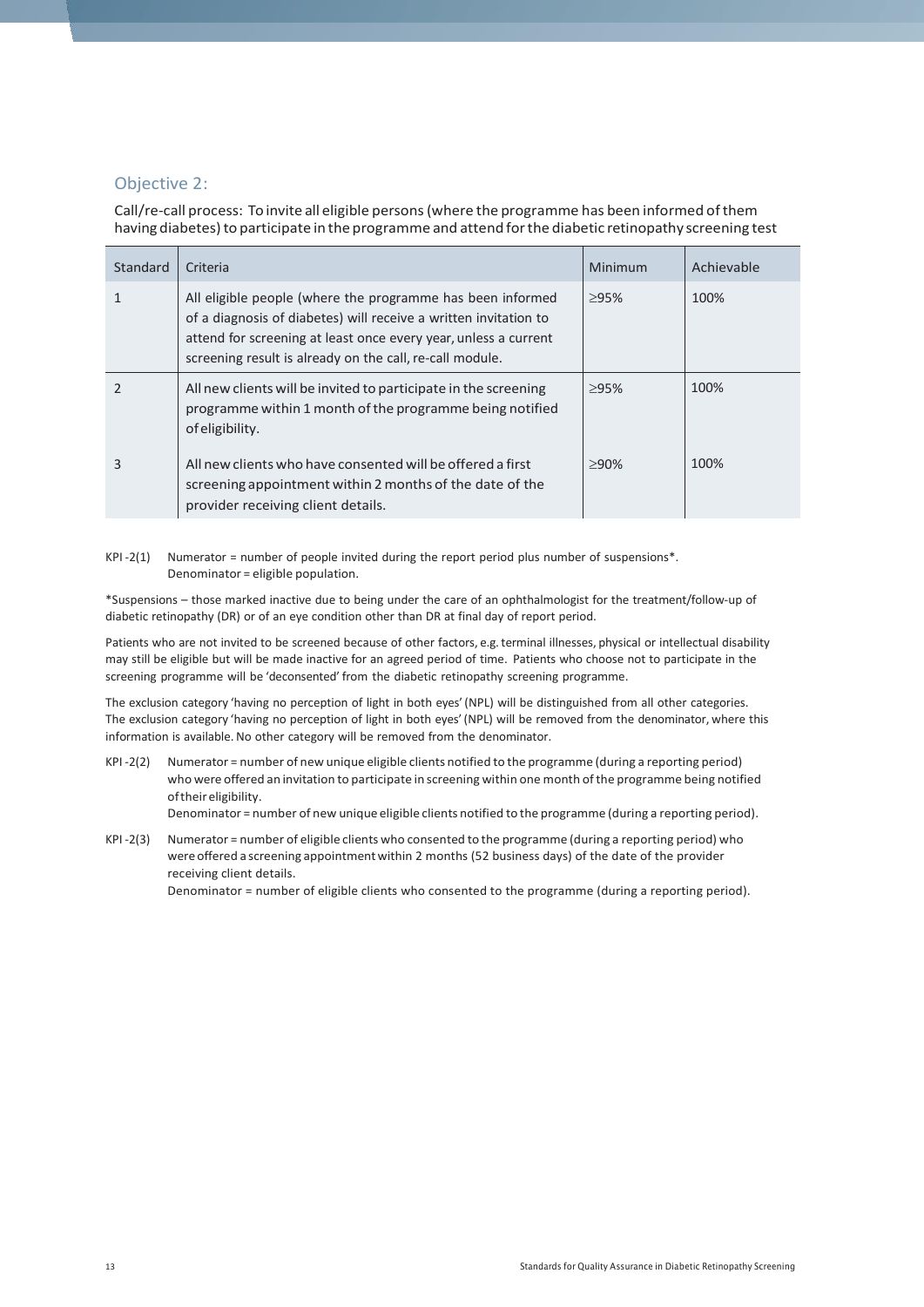#### Objective 3:

To maximise uptake: To maximise the number of invited persons receiving the test

| Standard | Criteria                                                                                                  | Minimum     | Achievable |
|----------|-----------------------------------------------------------------------------------------------------------|-------------|------------|
|          | The proportion of those invited to screening who attend and<br>have a satisfactory outcome <sup>*</sup> . | $\geq 70\%$ | $\geq$ 80% |

KPI -3(1) Numerator = number of unique eligible clients invited for screening during the reporting period who attended an appointmentandhadasatisfactoryoutcome\*. Denominator = the number of unique eligible people with diabetes invited for screening within the reporting period.

\*Outcome = satisfactory by digital photography orslitlamp biomicroscopy (i.e.gradable with result).

#### Objective 4:

To maximise performance of screening test: To ensure photographs are of adequate quality

| Standard | Criteria                                                                    | Minimum                              | Achievable                                                               |
|----------|-----------------------------------------------------------------------------|--------------------------------------|--------------------------------------------------------------------------|
|          | Percentage of clients where a gradable digital image cannot<br>be obtained. | Less than<br>7% total<br>ungradable* | Programme<br>should have<br>between 2.5<br>and 6.3% total<br>ungradable* |

 $KPI -4(1)$  Numerator = number of unique clients screened\*\* within the reporting period who had an outcome of ungradable, unobtainable or unassessable.

Denominator = total number of unique clients screened\*\* within the reporting period.

\*Ungradable – any image that does not have a RxMx grade.

\*\* Based on date of last screening in the period if >1 screening event took place in the reporting period.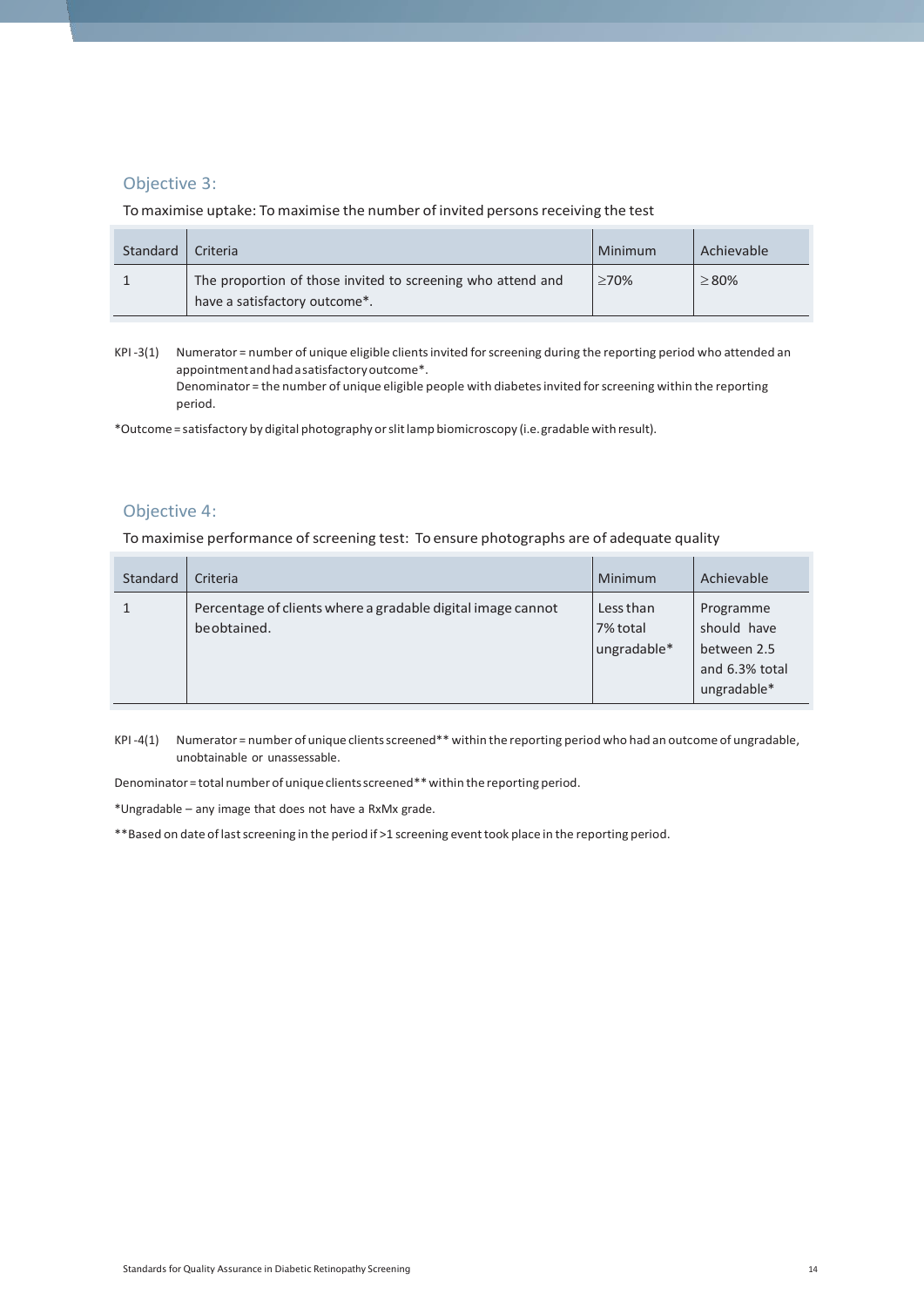#### Objective 5:

To maximise performance of screening test: To ensure grading is accurate

| Standard | Criteria                                                                                                                                                            | Minimum                                 | Achievable                                  |
|----------|---------------------------------------------------------------------------------------------------------------------------------------------------------------------|-----------------------------------------|---------------------------------------------|
| 1        | Every registered grader to participate in ongoing training.                                                                                                         | 80% of<br>grading staff<br>arecompliant | $100\%$ of<br>grading staff<br>arecompliant |
| 2        | Evidence of clinical lead (or nominated senior grader)<br>providing outcomes of the ongoing training to grading staff<br>on a regular basis.                        | Completed<br>6-monthly                  | Completed<br>6-monthly                      |
| 3        | Second full disease grading for images with diabetic retinopathy<br>or other non-diabetic eye disease outcome on first grading.                                     | 100%                                    | 100%                                        |
| 4        | Normal images with no diabetic retinopathy which are<br>re-graded independently as part of quality assurance.                                                       | $10\%$ of<br>normalimages<br>re-graded  | 10% of<br>normalimages<br>re-graded         |
| 5        | Arbitration grading of all image sets where there is<br>disagreement as to the grade between the first full disease<br>grading and the second full disease grading. | 100%                                    | 100%                                        |
| 6        | Referral outcome regrading of all image sets that are<br>deemed referable to ophthalmology clinic.                                                                  | 100%                                    | 100%                                        |

KPI-5(1) Numerator = number of registered graders participating in ongoing training in a defined period. Denominator = total number of graders registered.

- KPI-5(3) Numerator = number ofimage sets with diabetic retinopathy or non-diabetic eye disease in a time period where second full disease grading took place. Denominator = total number ofimage sets with diabetic retinopathy or non-diabetic eye disease atfirstfull disease grading in the same time period.
- KPI -5(4) Numerator = number of images sets with no diabetic retinopathy after first full disease grading in a time period that are re-graded. Denominator = total number of image sets with no diabetic retinopathy after first full disease grading in the same time period.

KPI -5(5) Numerator = number of image sets where arbitration grading was carried out in a time period. Denominator = total number of images that required arbitration grading in the same time period.

KPI -5(6) Numerator = number of image sets where referral outcome grading was carried out in a time period. Denominator = total number of image sets that are deemed referable to ophthalmology clinic following first full disease, second full disease or arbitration grading in the same time period.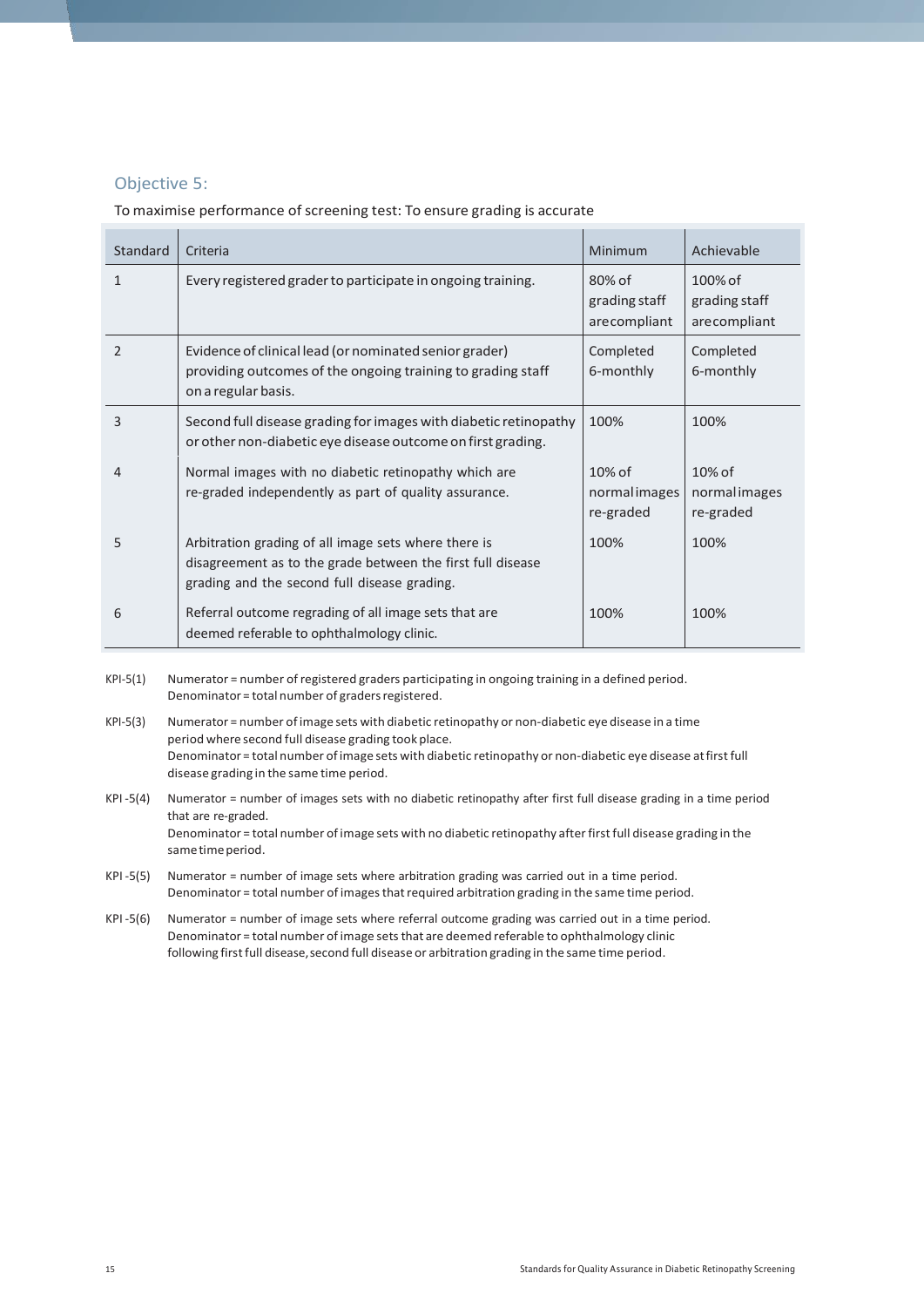#### Objective 6:

To minimise harm: To ensure GP and client are informed of all test results

| Standard | Criteria                                                            | Minimum       | Achievable     |
|----------|---------------------------------------------------------------------|---------------|----------------|
|          | Time between screening visit and issuing of result letters to GP    | $95\% \le 12$ | $100\% \le 12$ |
|          | to be a maximum of 12 business days or less.                        | business days | business days  |
|          | Time between screening visit and issuing of result letter to client | $95\% \le 15$ | $100\% \le 15$ |
|          | to be 15 business days or less.                                     | business days | business days  |

- KPI -6(1): Numerator = number of unique clients attending a screening appointment within the reporting period\* for whom a screening result letter was issued to the GP within 12 business days of the screening visit. Denominator = number of unique clients attending a screening appointment within the reporting period\*.
- KPI -6(2) Numerator = number of unique clients attending a screening appointment within the reporting period\* to whom a screening result letter was issued within 15 business days of the screening visit. Denominator = number of unique clients attending a screening appointment within the reporting period\*.

\*Where >1 screening visit occursin the reporting period the lastshall be used.

#### Objective 7:

Tominimise harm: Ensure timely referral of all clients with screening results

| Standard | Criteria                                           | Minimum        | Achievable     |
|----------|----------------------------------------------------|----------------|----------------|
|          | Time between final outcome and issue of referral   | 95% referred   | 100% referred  |
|          | request (letter) for all referrals to be a maximum | $\ln \leq 12$  | in $\leq 12$   |
|          | of 12 business days.                               | business days. | business days. |

 $KPI-7(1)$ : Numerator = number of clients attending a screening visit that required a referral request for whom a referral requestletter wasissued to the ophthalmology clinic within 12 business days ofthe screening visit. Denominator = number of clients having attended a screening visit within the reporting period that required a referral request.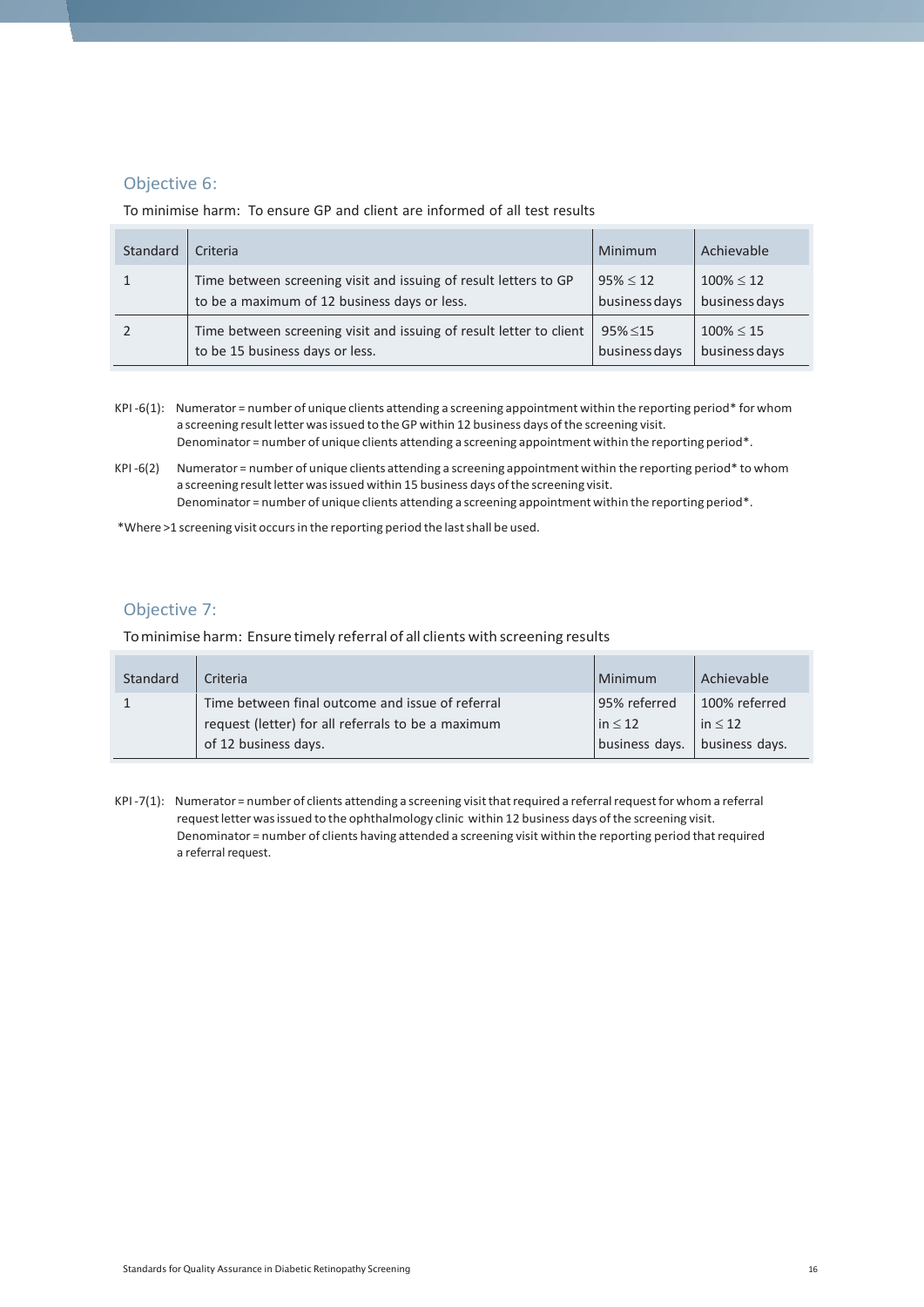#### Objective 8:

To minimise harm: To ensure timely consultation for all screen-positive clients (those with referable retinopathy)

| Standard | Criteria                                                                                                          | Minimum                                                                   | Achievable                                       |
|----------|-------------------------------------------------------------------------------------------------------------------|---------------------------------------------------------------------------|--------------------------------------------------|
|          | Time between notification of positive test<br>and consultation.                                                   |                                                                           |                                                  |
|          | 1. Urgent (R3aM0, R3aM1, R3sM0, R3sM1, Age-related Macular<br>Degeneration*).                                     | 1a. $60\% \le 12$<br>business days<br>1b. $95\% \leq 24$<br>business days | 1 <sub>1</sub><br>$95\% \le 12$<br>business days |
|          | 2. Routine (R2M0, R2M1, R1M1, Incomplete Examination (I),<br>Ungradable Image (U), non-diabetic<br>eye disease*). | 2a. $70\% \le 78$<br>business days<br>2b. $95\% \le 108$<br>business days | 2.<br>$95\% \le 78$<br>business days             |

#### \* See Appendix

- $KPI-8(1,1)$ ) Numerator = number of clients attending a screening visit within the reporting period whose final grading outcomewas R3aM0, R3aM1, R3sM0, R3sM1 or Age-relatedMacularDegenerationreceivingconsultationwithin 12 or 24 business days of notification of positive test. Denominator = number of clients attending a screening visit within the reporting period whose final grading outcome was R3aM0, R3aM1, R3sM0, R3sM1 or Age-related Macular Degeneration and who were referred to an ophthalmology clinic.
- $KPI-8(1,)$ ) Numerator = number of clients attending a screening visit within the reporting period whose final grading outcome was R2M0, R2M1, R1M1, Incomplete Examination (I), Ungradable Image (U) or non-diabeticeye diseasereceivingconsultationwithin78or 108 business days of notification of positive test. Denominator = number of clients attending a screening visit within the reporting period whose final grading outcome was R2M0, R2M1, R1M1, Incomplete Examination (I), Ungradable Image (U) or non-diabetic eye disease (and who were referred to an ophthalmology clinic).

#### Objective 9:

To minimise harm: To follow-up screen positive clients (those with referable retinopathy) (failsafe)

| Standard | Criteria                                                                                                                                                                                    | Minimum | Achievable |
|----------|---------------------------------------------------------------------------------------------------------------------------------------------------------------------------------------------|---------|------------|
|          | All screen positive clients (those with referable<br>retinopathy) who do not attend for further<br>assessment/treatment are contacted by the<br>programme and an outcome recorded for each. | 100%    | 100%       |

KPI-9(1) Numerator= number of clients attending for screening with a screen positive result that are followed-up as they have not attended for further treatment/assessment (within a time period). Denominator = total number of clients with a screen positive result that require follow-up where a notification of assessment/treatment has not been received for ophthalmology within a time period.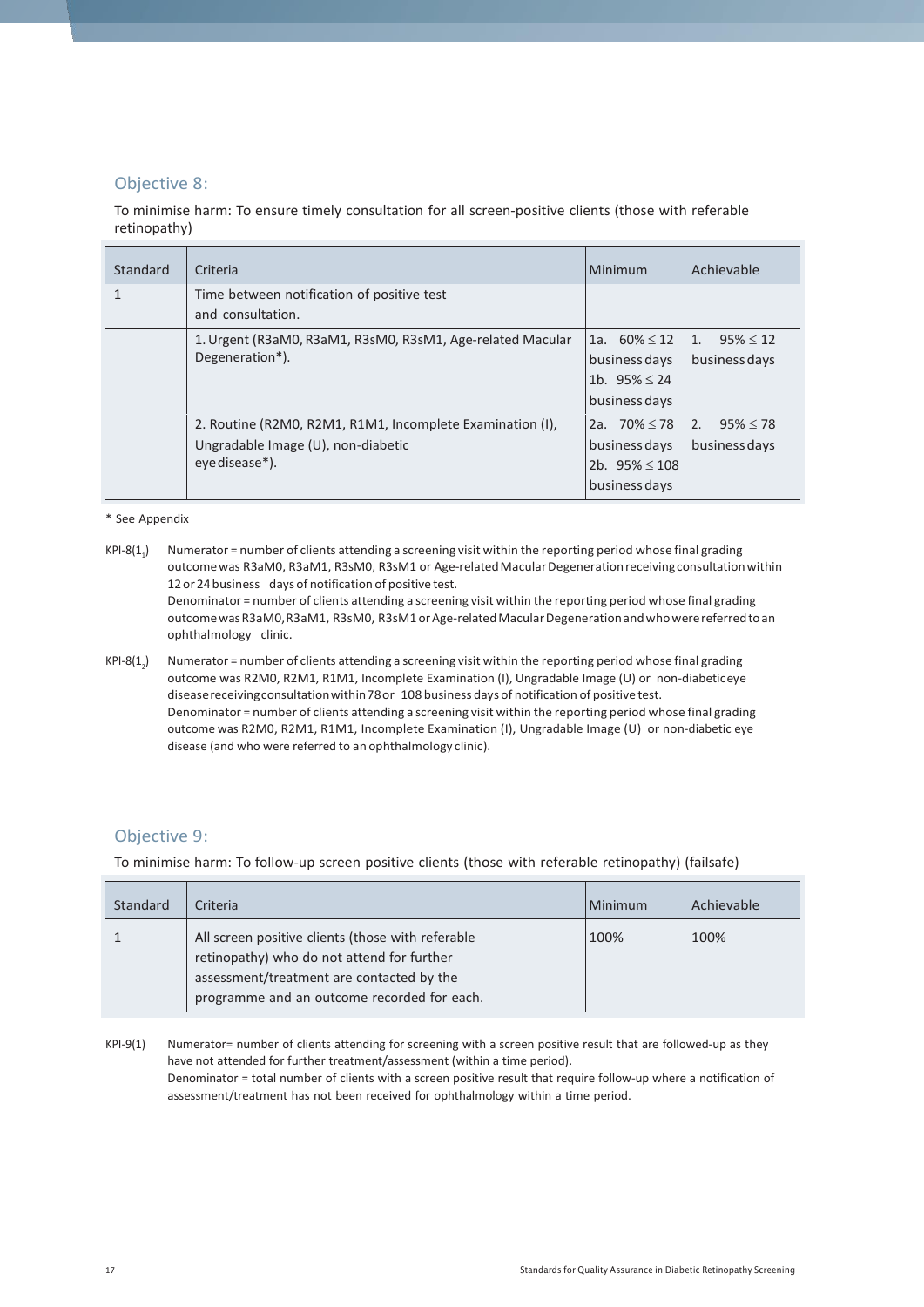#### Objective 10:

To minimise harm: To ensure timely slit lamp biomicroscopy assessment of clients recorded as ungradable

| Standard | Criteria                                                                                                                                                                                            | Minimum                            | Achievable                      |
|----------|-----------------------------------------------------------------------------------------------------------------------------------------------------------------------------------------------------|------------------------------------|---------------------------------|
|          | Maximum time between digital screening visit<br>and assessment by follow-up slit<br>lamp biomicroscopy to be scheduled to occur within<br>42 business days of the client's digital screening visit. | $80\% \leq 42$<br>business<br>days | $90\% < 42$<br>business<br>days |

KPI-10(1) *Numerator = number of clients attending for screening,to whoma referralto slitlamp biomicroscopy was recommended, to be scheduledtooccurwithin 42 business days of the client's digital screening visit Denominator = number of clients attending for screening to whom a referral to slit lamp was recommended.*

#### Objective 11:

Treatment: Toensure timely treatmentofthose requiring referralto ophthalmology

| Standard | Criteria                                                                                                                                                                                              | Minimum                                                                   | Achievable                                             |
|----------|-------------------------------------------------------------------------------------------------------------------------------------------------------------------------------------------------------|---------------------------------------------------------------------------|--------------------------------------------------------|
|          | Ensure timely treatment of those requiring referral for<br>treatment. Calculated based on time between listing<br>and first treatment following screening.<br>1. Urgent (R3aM0, R3aM1, R3sM1, R3sM0). | $90\% \le 12$                                                             | $95\% < 12$<br>$\mathbf{1}$ .                          |
|          | 2. Routine (R2M0, R2M1, R1M1, Incomplete Examination (I),<br>Ungradable Image (U))                                                                                                                    | business days<br>$70\% \leq 60$<br>$\mathcal{P}_{\cdot}$<br>business days | business days<br>2.<br>$95\% \leq 60$<br>business days |

KPI-11(1<sub>1</sub>) Numerator=number of clients with referral reason R3aM0, R3aM1, R3sM1, R3sM0 attending for treatment in the reporting period who are listed at first consultation and where date of treatment minus the date of listing  $\leq$  12 business days.

Denominator = number of clients with referral reason R3aM0, R3aM1, R3sM1, R3sM0 attending for treatment in the reporting period who are listed at first consultation.

KPI-11(12) Numerator = number of clients with referral reason R2M0, R2M1, R1M1, Incomplete Examination (I) or Ungradable Image (I) attending for treatment in the reporting period who are listed at first consultation and where date of treatment minus the date of listing  $\leq$  60 business days. Denominator = number of clients with referral reason R2M0, R2M1, R1M1, Incomplete Examination (I) or Ungradable Image (U) attending for treatment in the reporting period who are listed at first consultation.

The criteria of 'listed at first visit' has been added to this objective. Programmes are now only required to track those patients who are listed for treatment at their first consultation with an ophthalmologist following referral from screening. Programmes are not required to track those patients that the ophthalmologist does not list for treatment at the first consultation and instead chooses to monitor for a period of time before listing for treatment.

This does not preclude failsafe tracking arrangements of patients who are not listed for laser at their first assessment, but these patients no longer form part of this objective.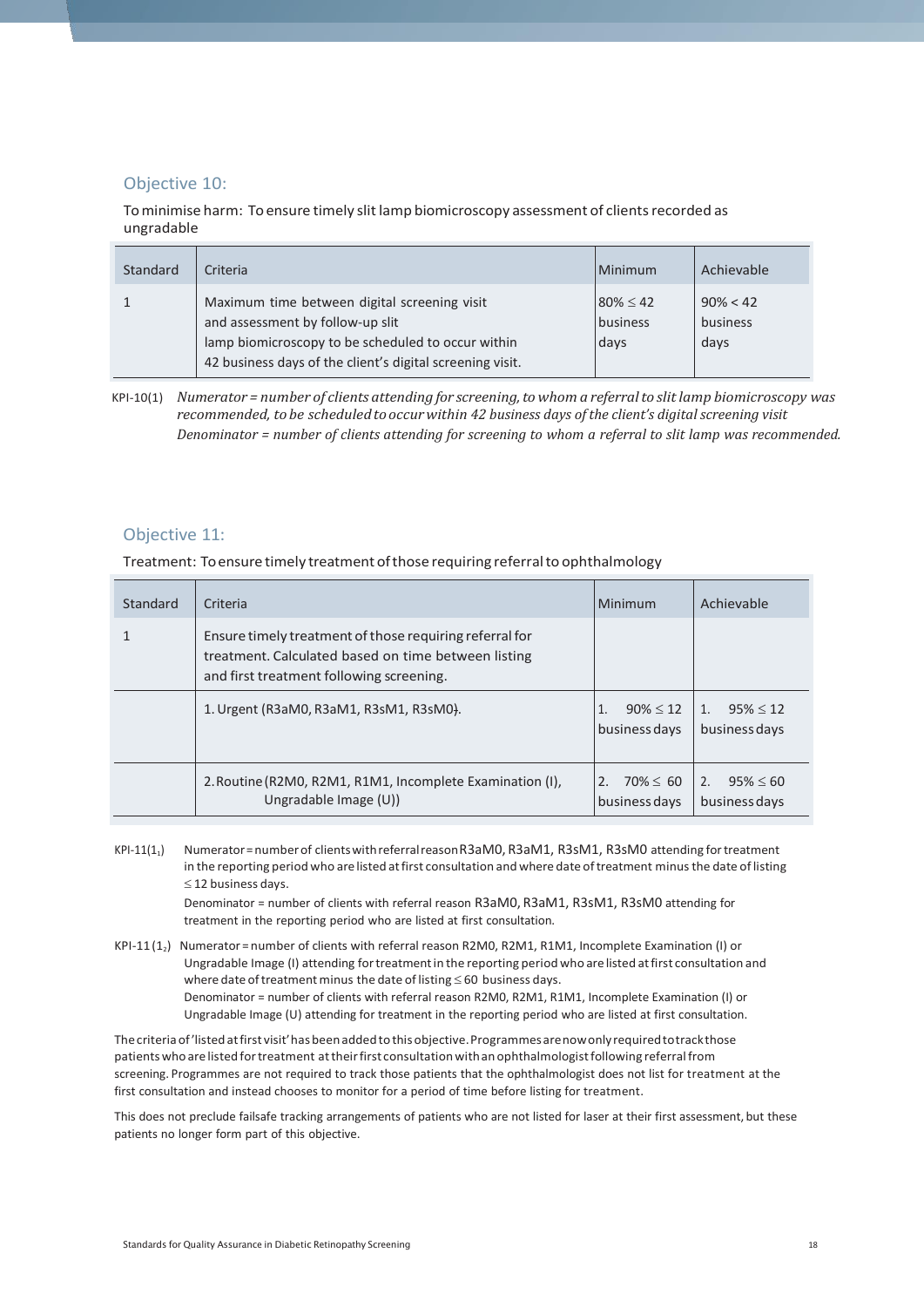#### Objective 12:

Treatment: To minimise time between screening event and first treatment

| Standard | Criteria                                                                                                                                                        | Minimum                                                                     | Achievable                                        |
|----------|-----------------------------------------------------------------------------------------------------------------------------------------------------------------|-----------------------------------------------------------------------------|---------------------------------------------------|
|          | Minimise time between screening event and<br>first treatment. Calculated based on time<br>between screening visit and first treatment.<br>Time does not exceed: |                                                                             |                                                   |
|          | 1. Urgent (referred as R3aM0, R3aM1, R3sM1, R3sM0).                                                                                                             | $70\% \leq 36$<br>1.<br>business days                                       | 1 <sub>1</sub><br>$95\% \leq 36$<br>business days |
|          | 2. Routine (referred as R2M1, R2M0, R1M1, Incomplete<br>Examination (I), Ungradable Image (U)).                                                                 | 2.a. $70\% \le 90$<br>business days<br>2.b. $95\% \le 108$<br>business days | 2. $95\% \leq 90$<br>business days                |

KPI-12(1<sub>1</sub>) Numerator = number of clients with outcome R3aM0, R3aM1 R3sM1, R3sM0 attending for treatment within the reporting period for whom the time between the screening visit and first treatment was  $\leq$  36 business days. Denominator= number of unique clients with outcome R3aM0, R3aM1 R3sM1, R3sM0 attending for treatment within the reporting period.

KPI-12(12a) Numerator = number of clientswith outcome R2M1,R1M1, R2M0, Incomplete Examination (I) or Ungradable Image (U) attending for treatment within the reporting period for whom the time between the screening visit and first treatment was  $\leq$  90 business days.

Denominator=numberofuniqueclientswithoutcomeR2M1,R1M1, R2M0, Incomplete Examination (I) or Ungradable Image (U) attending for treatment within the reporting period.

KPI-12  $(1_{2b})$  Numerator= number of clients with outcome R2M1, R1M1, R2M0, Incomplete Examination (I) or Ungradable Image (U) attending

for treatment within the reporting period for whom the time between the screening visit and first treatment was  $\leq 108$  business days.

Denominator=numberofuniqueclientswithoutcomeR2M1,R1M1, R2M0, Incomplete Examination (I) or Ungradable Image (U) attending for treatment within the reporting period.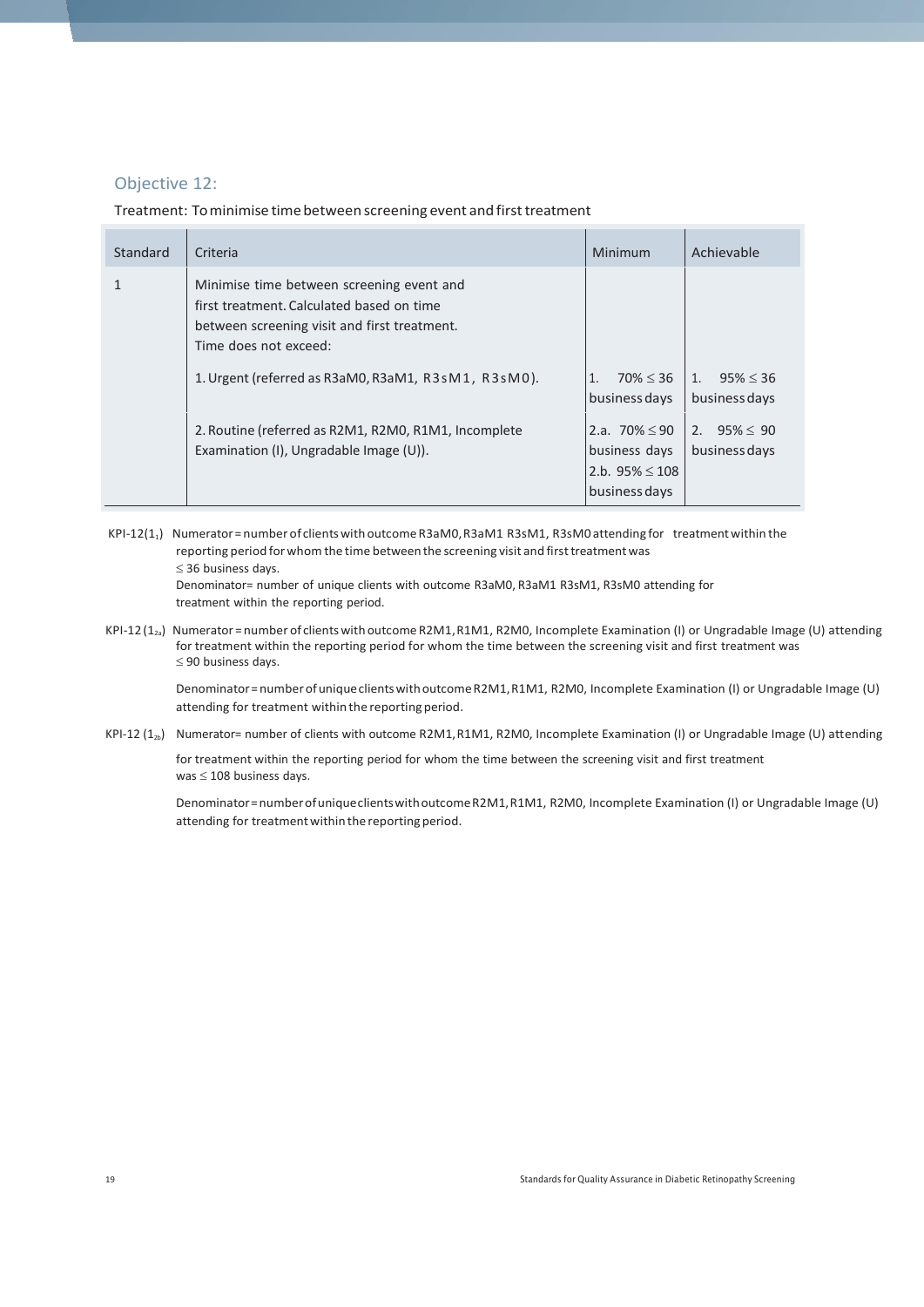### Objective 13:

Outcome: To ensure regular collection of data indicating levels of new blindness due to diabetic retinopathy

| Standard | Criteria                                                                                                                                                                                                  | Minimum       | Achievable |
|----------|-----------------------------------------------------------------------------------------------------------------------------------------------------------------------------------------------------------|---------------|------------|
|          | On an ongoing basis it is the responsibility of the photography<br>and grading service and the ophthalmology clinics to<br>electronically return data to the programme through<br>established interfaces. | To be present |            |

Standards for Quality Assurance in Diabetic Retinopathy Screening 20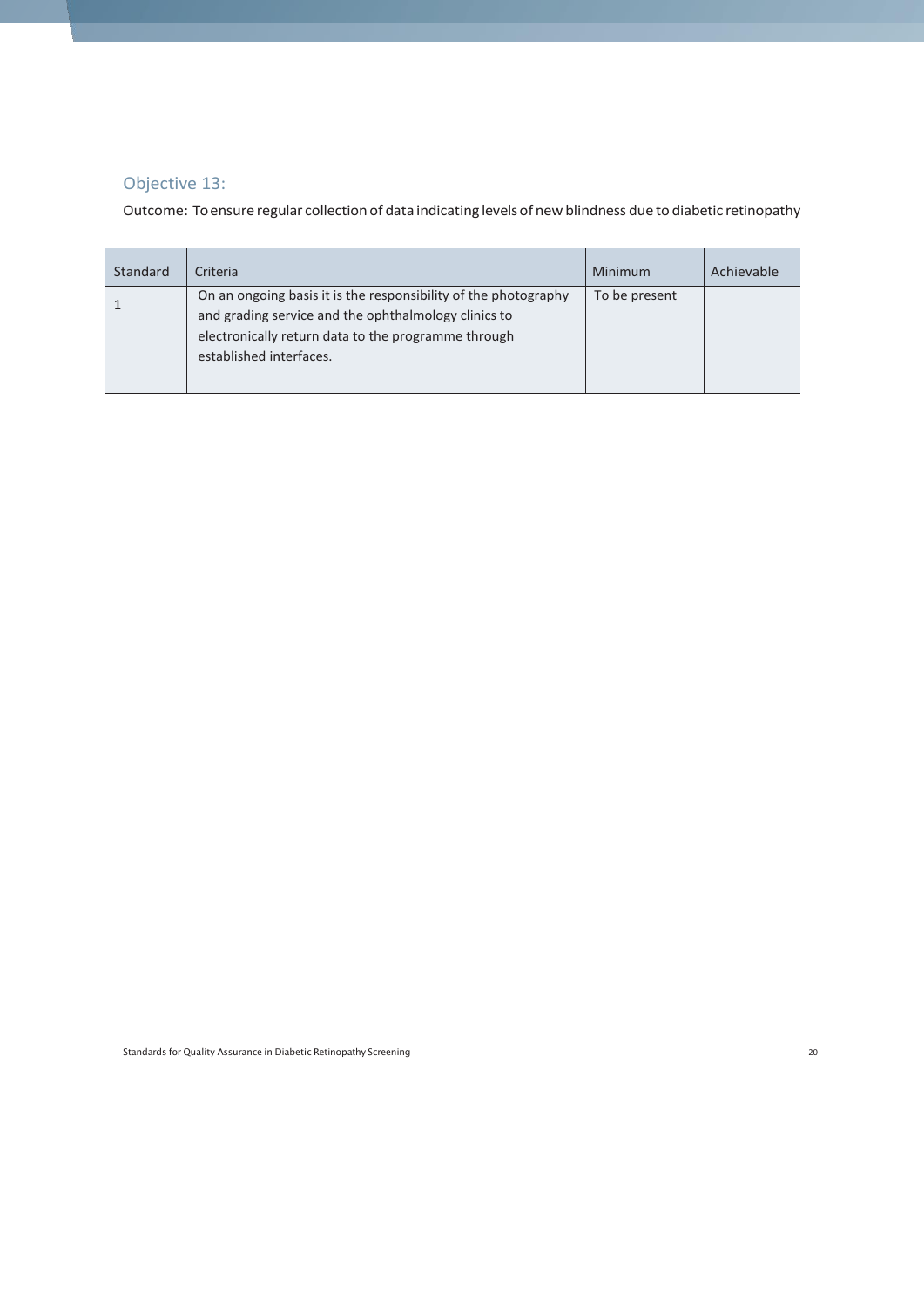#### Objective 14:

Workforce training: To ensure that all photography and grading staff involved in the delivery of the programme are appropriately trained, competent and accredited by a recognised and approved educational body agreed by NSS.

| Standard     | Criteria                                                                                                                                                                                                                                                                                                                                                          | Minimum          | Achievable       |
|--------------|-------------------------------------------------------------------------------------------------------------------------------------------------------------------------------------------------------------------------------------------------------------------------------------------------------------------------------------------------------------------|------------------|------------------|
| $\mathbf{1}$ | Ensure that all administrative staff are appropriately trained<br>and follow local procedures/protocols. Evidence of same<br>should be available to the NSS/programme as requested.                                                                                                                                                                               | To be<br>present | To be<br>present |
| 2            | Ensure that staff classified as graders of retinal images<br>are fully trained and qualified in accordance with a recognized<br>and approved educational body agreed by NSS. A record of same<br>should be maintained and be retrievable for quality control<br>purposes/audit/inspection. Evidence should be available to the<br>NSS/programme as requested.     | 100%             | 100%             |
| 3            | Ensure that screening staff (staff taking retinal images)<br>are fully trained and qualified in accordance with a recognized<br>and approved educational body agreed by NSS.<br>A record of same should be maintained and be retrievable<br>for quality control purposes/audit/inspection. Evidence should<br>be available to the NSS/programme as requested.     | 100%             | 100%             |
| 4            | Diabetic retinopathy screening service providers must have<br>a system in place to ensure that the competency of individual<br>graders is assessed by ongoing quality assurance. A record of<br>same should be maintained and be retrievable for quality<br>control purposes/audit/inspection. Evidence should be available<br>to the NSS/programme as requested. | To be<br>present | To be<br>present |
| 5            | Case review and audit must be undertaken by the service<br>provider to facilitate continuing improvement. A record of same<br>should be maintained and be retrievable for quality control<br>purposes/audit/inspection. Evidence should be available to the<br>NSS/programme as requested.                                                                        | To be<br>present | To be<br>present |
| 6            | Evidence of external quality assurance (EQA) should be<br>maintained and available for quality control purposes/audit/<br>inspection. Evidence should be available to the NSS/<br>programme as requested.                                                                                                                                                         | To be<br>present | To be<br>present |

- KPI-14(2) Numerator = number ofstaff classified as graders ofretinal images are fully trained and qualified in accordance with a recognized and approved educational body agreed by NSS. Denominator = total number of staff classified as graders.
- KPI-14(3) Numerator= number of staff classified as screening staff (staff taking retinal images) are fully trained and qualified in accordance with a recognized and approved educational body agreed by NSS. Denominator = total number of staff classified screening staff (staff taking retinal images).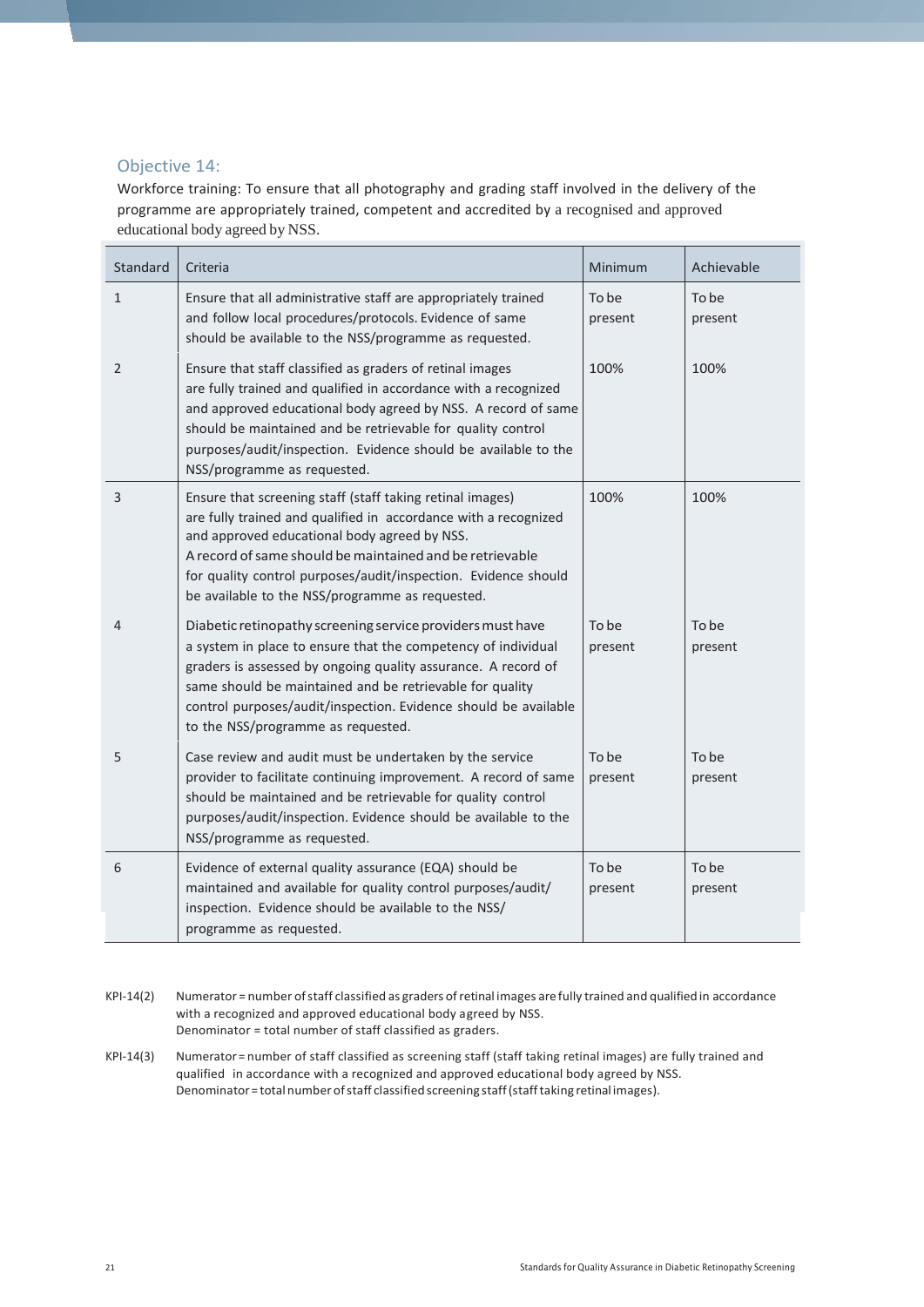### Objective 15:

Workforce: To ensure optimum workload for all graders in order to maintain expertise

| Standard     | Criteria                                                                                                                                                                                                                                                                                                             | Minimum                                        | Achievable                                      |
|--------------|----------------------------------------------------------------------------------------------------------------------------------------------------------------------------------------------------------------------------------------------------------------------------------------------------------------------|------------------------------------------------|-------------------------------------------------|
| $\mathbf{1}$ | To ensure optimum workload for all graders in order to<br>maintain expertise.                                                                                                                                                                                                                                        | 95% of staff<br>recorded on<br>grading system. | 100% of staff<br>recorded on<br>grading system. |
|              | Graders who do not hold additional roles as either an<br>optometrist or an ophthalmologist must grade a minimum of<br>1,000 client image sets per annum.                                                                                                                                                             |                                                |                                                 |
|              | Graders who are also qualified optometrists and undertake<br>this role and do not grade 1,000 image sets must grade a<br>minimum of 500 image sets and then supplement this number<br>with test image sets:<br>$500 - 699$ min $-9$ test sets pa<br>700 - 899 min - 8 test sets pa<br>900 - 999 min - 7 test sets pa |                                                |                                                 |
|              | Ophthalmologists who are clinical leads and are medical retina<br>specialists who are registered on the system as graders are not<br>required to grade a minimum number of image sets.                                                                                                                               |                                                |                                                 |
|              | Ophthalmologists who are clinical leads and are not medical<br>retina specialists and are grading on the system are required to<br>achieve a minimum number of 500 grades per annum.                                                                                                                                 |                                                |                                                 |
|              | Graders who grade in more than one screening programme<br>should achieve a minimum of 1,000 grades per annum across<br>all programmes.                                                                                                                                                                               |                                                |                                                 |
|              | A record of the above should be maintained and be retrievable<br>for quality control purposes/audit/inspection. Evidence of same<br>should be available to the NSS/programme as requested.                                                                                                                           | To be<br>present                               | To be<br>present                                |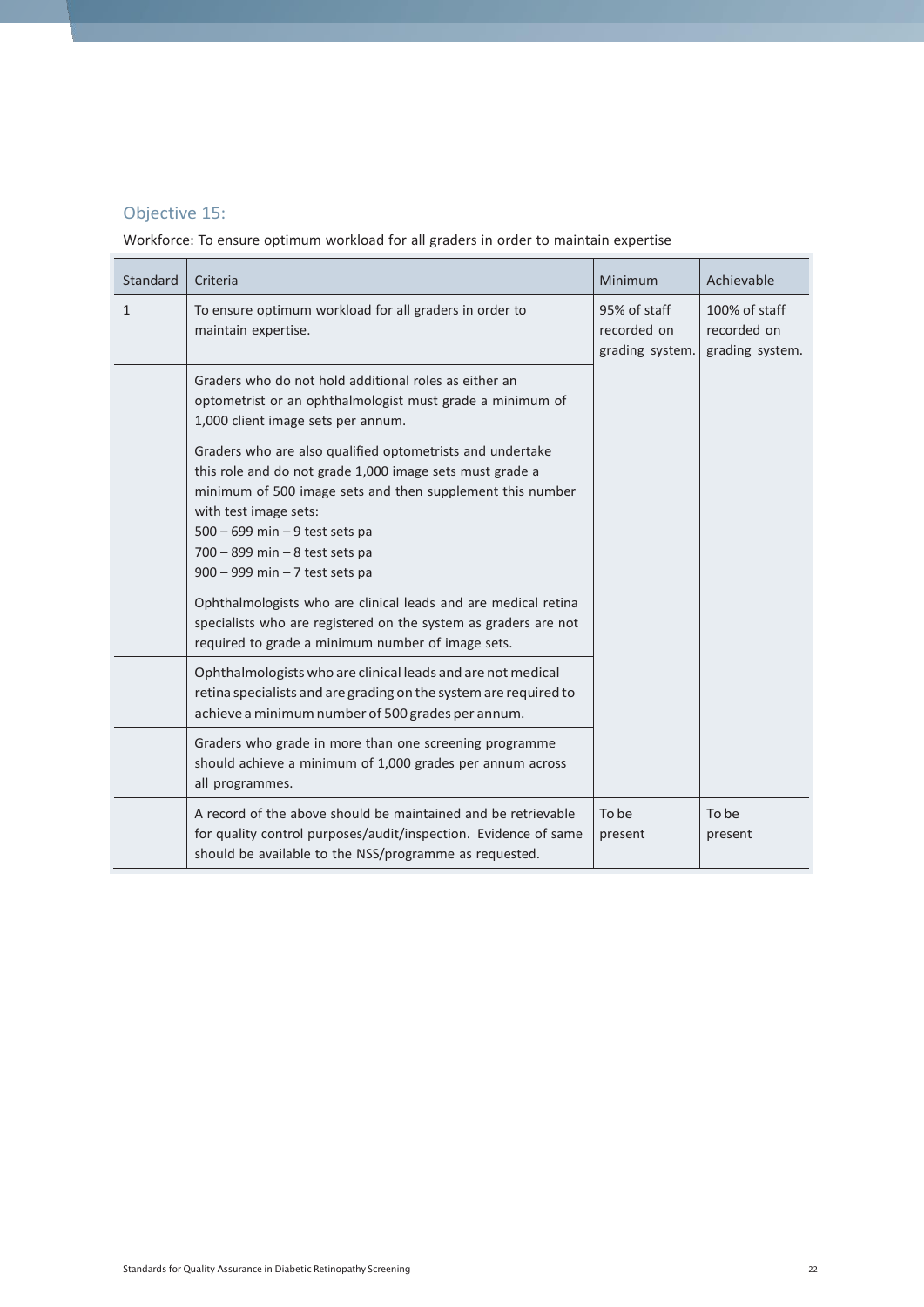### Objective 16:

| Standard | Criteria                                                                                                                   | Minimum | Achievable |
|----------|----------------------------------------------------------------------------------------------------------------------------|---------|------------|
|          | All eligible people with diabetes known to the<br>programme are invited for screening at least once<br>every 11-13 months. | 90%     | 100%       |

Commissioning – screening interval: To ensure that the screening interval is annual

Note: This looks at the 'round slippage' i.e. proportion of eligible clients not receiving invitation for screening within 11-13 months of becoming eligible\*.

\*Clients become eligible when they are uploaded to DRS register or when they are discharged back to routine recall from assessment/treatment.

#### Objective 17:

Governance– quality assurance: Toensure the service participatesin quality assurance

| Standard | Criteria                                                                                                                                                                                                                                                                       | Minimum                                                           | Achievable                                                 |
|----------|--------------------------------------------------------------------------------------------------------------------------------------------------------------------------------------------------------------------------------------------------------------------------------|-------------------------------------------------------------------|------------------------------------------------------------|
|          | An external quality assurance process is required to ensure<br>the service is quality assured and is assessed against the<br>standards (participation in a peer/audit review process as<br>deemed appropriate by the NSS/programme).                                           | Three Years                                                       | Three Years                                                |
|          | Multidisciplinary Team (MDT) meetings are essential in the<br>delivery of a quality assured service. Key service providers<br>who are involved in the delivery of the screening service<br>must attend these meetings on a regular basis (as defined<br>by the NSS/programme). | <b>Periodic</b><br>meetings as<br>defined by<br>NSS/<br>programme | Periodic<br>meetings as<br>defined by<br>NSS/<br>programme |

#### Objective 18:

Outcome: To monitor inappropriate referrals following screening

| Standard | Criteria                                                                                                                        | Minimum                               | Achievable                             |
|----------|---------------------------------------------------------------------------------------------------------------------------------|---------------------------------------|----------------------------------------|
|          | Monitor inappropriate referrals following screening as follows:                                                                 |                                       |                                        |
|          | 1. False positive rate of diabetic retinopathy test (neither<br>further photograph or clinical examination warranted referral). | $\leq$ 15% of<br>patients<br>referred | $\leq 10\%$ of<br>patients<br>referred |

KPI-18(1) Numerator = number of clientsscreened within the reporting period who were referred to ophthalmology and who were returned to routine re-call following assessment. Denominator = number of clientsscreened within the reporting period who were referred to ophthalmology.

KPI-16(1): Numerator = number of unique eligible clients on the programme register who are waiting between 11 and 13 months for an invitation on the last day of the reporting period. Denominator = number of unique eligible clients on the register on last day of reporting period.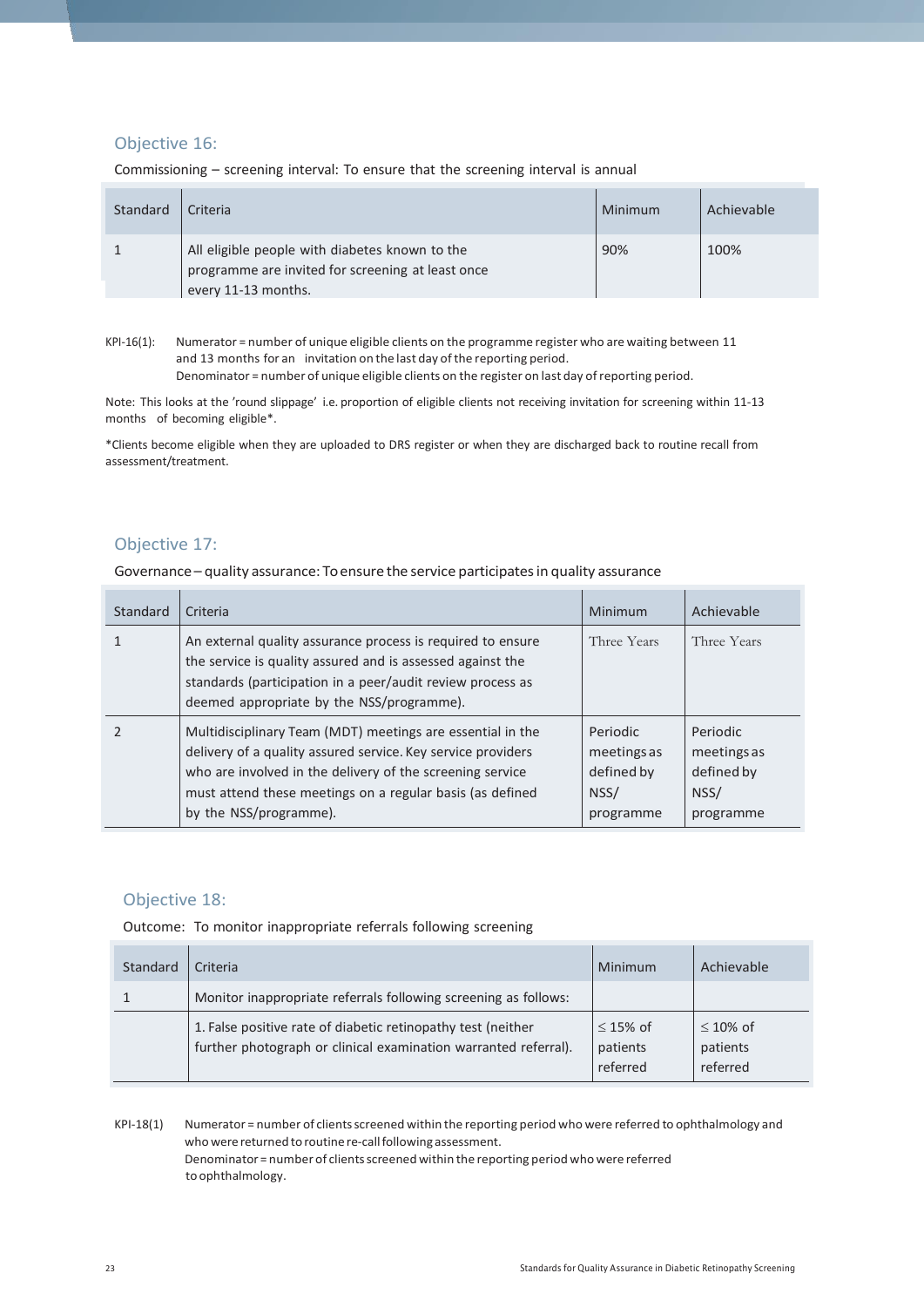### Objective 19:

Facilities – access area

|             | Standard | Criteria                                                | Minimum | Achievable |
|-------------|----------|---------------------------------------------------------|---------|------------|
| Access area |          | There should be adequate waiting area<br>for clients.   | 100%    | 100%       |
|             |          | There should be adequate reception area<br>for clients. | 100%    | 100%       |

### Objective 20:

Facilities – administrative area

| <b>Standard</b> | Criteria                                                                                                                                               | Minimum | Achievable |
|-----------------|--------------------------------------------------------------------------------------------------------------------------------------------------------|---------|------------|
|                 | There should be adequate office space to house<br>the administrative support for the service ensuring<br>compliance with health and safety guidelines. | 100%    | 100%       |
|                 | There should be adequate space for secure<br>storage of the programme clinical records of all<br>current clients within this administrative area.      | 100%    | 100%       |
| 3               | There should be a provision to enter data into<br>the programme computerised management<br>system from this administrative space.                      | 100%    | 100%       |
| 4               | Computer and printer hardware as well as<br>dedicated telephone and fax facilities should<br>be available in this administrative space.                | 100%    | 100%       |

### Objective 21:

Data protection and confidentiality

| Standard | Criteria                                                                                                                                                                                                                                                                                              | Minimum                            | Achievable                         |
|----------|-------------------------------------------------------------------------------------------------------------------------------------------------------------------------------------------------------------------------------------------------------------------------------------------------------|------------------------------------|------------------------------------|
|          | The contracted service providers will be registered with the<br>Data Protection Commissioner and will comply with directives<br>regarding the use and security of personal information,<br>subject to the provisions of the Data Protection Act 1988<br>and the Data Protection (Amendment) Act 2003. | Service<br>providers<br>registered | Service<br>providers<br>registered |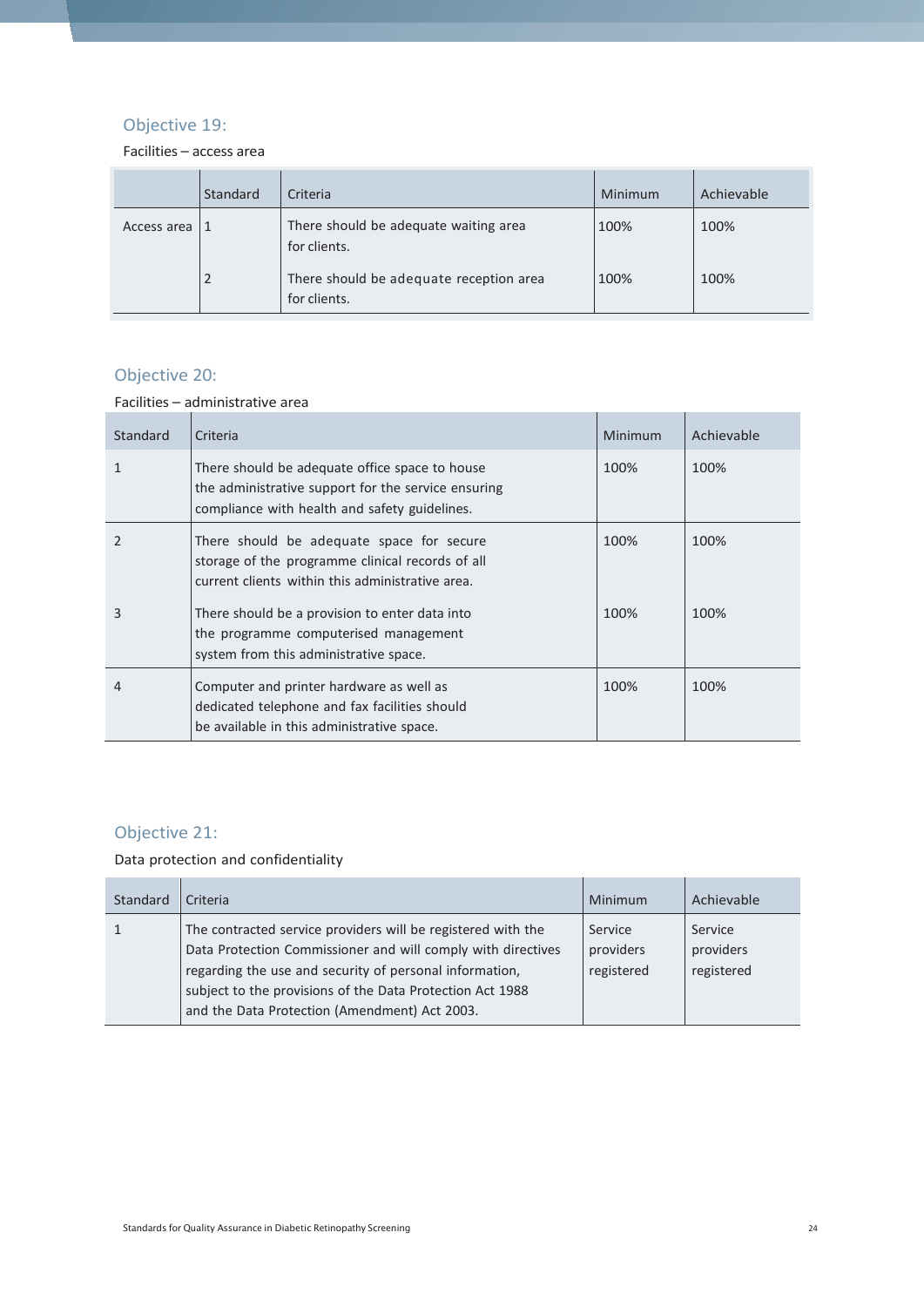## **References**

- 1. Kempen JH, O'Colmain B, Leske M, Haffner S, Klein R, Moss S, et al.The prevalence of diabetic retinopathy among adults in the United States. Archives of ophthalmology. 2004;122(4):552.
- 2. Ciulla TA, Amador AG, Zinman B. Diabetic retinopathy and diabetic macular edema. Diabetes Care. 2003;26(9):2653.
- 3. Luckie R, Leese G, McAlpine R, MacEwen C, Baines P,Morris A, et al. Fear of visual loss in patients with diabetes:results of the Prevalence of Diabetic Eye Disease in Tayside, Scotland (P DETS) study.Diabetic medicine. 2007;24(10):1086-92.
- 4. Klein R. Hyperglycemia and microvascular and macrovascular disease in diabetes. Diabetes Care. 1995;18(2):258.
- 5. Evaluation of a community-based retinopathy screening initiative in Cork, Diabetes Services Implementation Group Cork/Kerry.
- 6. MaxOBachmann,Sally JNelson.Impact ofdiabetic retinopathy screening ona British district population: case detection and blindness prevention in an evidence-based model. J Epidemiol Community Health 1998;52:45–52.
- 7. HSE, Framework for the Development of a Diabetic Retinopathy Screening Programme. 2008.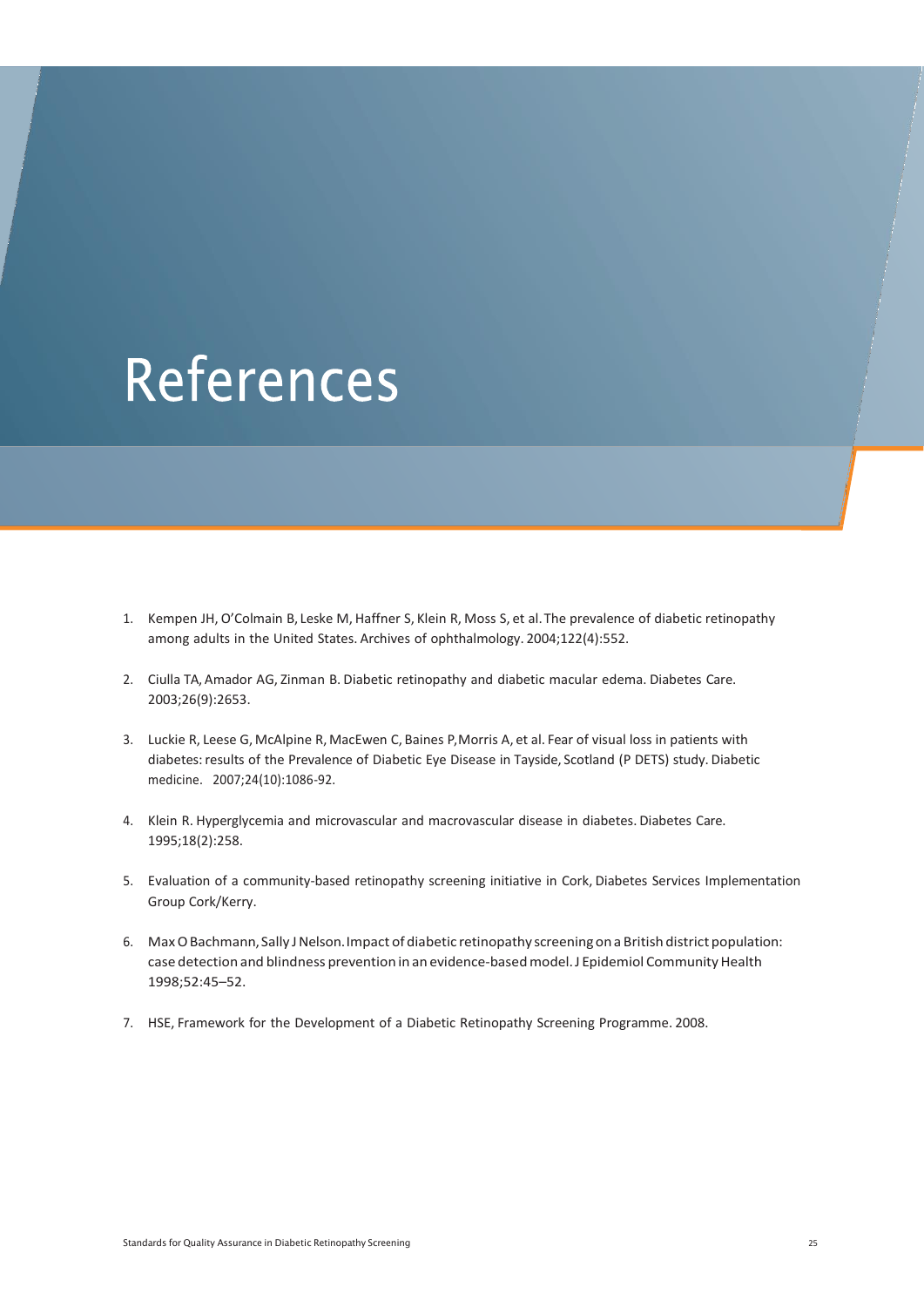## Definitions

| Term                | Criteria                                                                                                                                                                                                       |
|---------------------|----------------------------------------------------------------------------------------------------------------------------------------------------------------------------------------------------------------|
| Consultation        | Attendance at a hospital eye clinic for assessment of retinopathy                                                                                                                                              |
| First treatment     | The date at which treatment for diabetic retinopathy was first<br>carried out following listing                                                                                                                |
| First visit         | An appointment with a specialist directly resulting from a referral from a<br>screening service                                                                                                                |
| <b>Issuing</b>      | The production of result notification, e.g. printing of notification letters                                                                                                                                   |
| Listing             | The date at which a decision to treat by laser was recorded by the specialist                                                                                                                                  |
| <b>Notification</b> | The issuing of a result letter                                                                                                                                                                                 |
| Referred            | An appropriate referral request was made                                                                                                                                                                       |
| Referred as         | With a final grading outcome as specified                                                                                                                                                                      |
| Result letters      | An appropriate indication to an entitled party of:<br>a) the date at which the patient attended the screening encounter<br>b) the final outcome of grading the patient image sets<br>c) the action recommended |
| Screeningencounter  | Date of patient attendance for a screening event: photography where assessable<br>images obtained, or otherwise date of slit-lamp biomicrosopy                                                                 |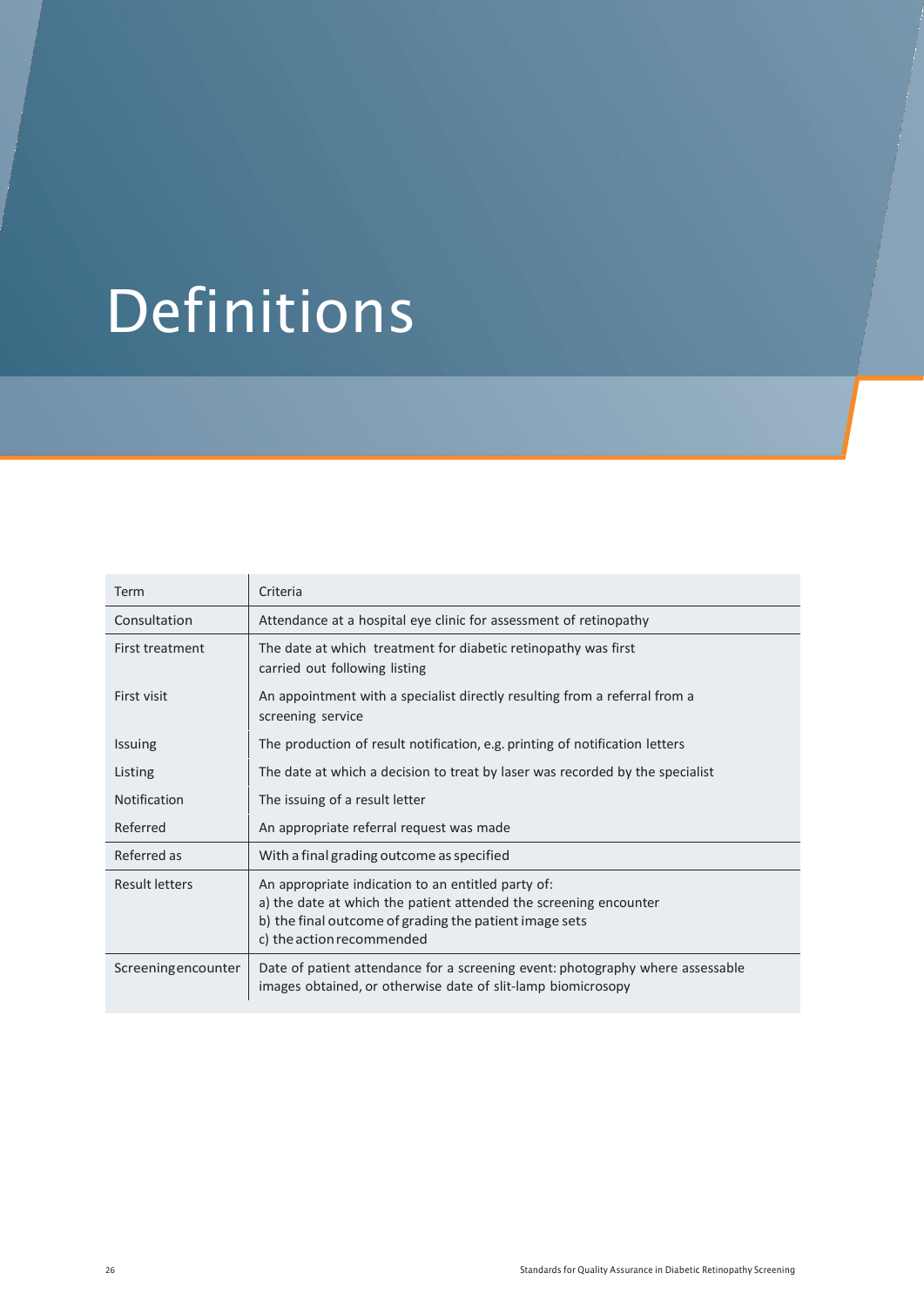# Appendix

### Non-diabetic retinopathy eye disease

| Description                            | Context / explanation                                                                                                | <b>Conditions for Referral</b>                                                                       | Requires Referral |
|----------------------------------------|----------------------------------------------------------------------------------------------------------------------|------------------------------------------------------------------------------------------------------|-------------------|
| <b>BRVO</b>                            | Clinical finding of Branch<br>Retinal Vein Occlusion of the eye                                                      | As defined                                                                                           | Y                 |
| <b>CRVO</b>                            | Clinical finding of Central<br>Retinal Vein Occlusion of the eye                                                     | As defined                                                                                           | Y                 |
| <b>BRAO</b>                            | Clinical finding of Branch<br>Retinal Arterial Occlusion of the eye                                                  | As defined                                                                                           | Y                 |
| <b>CRAO</b>                            | Clinical finding of Central Retinal<br>Retinal Arterial Occlusion of the eye                                         | As defined                                                                                           | Y                 |
| Arterial<br>emboli                     | Retinal arterial emboli of the eye                                                                                   | As defined                                                                                           | Y                 |
| Retinitis                              | Inflammatory disorder of the<br>retina of the eye                                                                    | As defined                                                                                           | Y                 |
| Cataract                               | An opacity of the crystalline<br>lens of the eye                                                                     | May only be observed during<br>slit lamp                                                             | Y                 |
| Glaucoma                               | A progressive optic neuropathy<br>characterised by a particular<br>pattern of optic nerve and visual<br>field damage | REFER IF CUP DISC RATIO $>= 0.8$<br>OR IF ASYMMETRY > 0.3                                            | Y                 |
| Age-related<br>Macular<br>Degeneration | Clinical finding of Age Related<br>Macular Degeneration                                                              | REFER IF SUBRETINAL /<br>INTRARETINAL HAEMORRHAGE<br>+/- EXUDATE                                     | Y                 |
| Ambylopia                              | Reduced vision in one or both<br>eyes caused by visula<br>deprivation in childhood                                   | First diagnosis of this condition<br>requires referral WITH<br><b>DR CHANGES</b>                     | Y                 |
| Pigmented<br>Retinal<br>Lesion         | Clinical Finding of Pigmented<br><b>Retinal Lesion</b>                                                               | REFER LESIONS > 3 DISC AREAS<br>OR PIGMENTED LESION WITH<br>OVERLYING LIPOFUSCIN<br>(ORANGE PIGMENT) | Y                 |
| Haemorrhage<br>Exudate                 | Clinical finding of Haemorrhage<br>Exudate                                                                           | SEE AGE RELATED MACULAR<br><b>DEGENERATION</b>                                                       | Y                 |